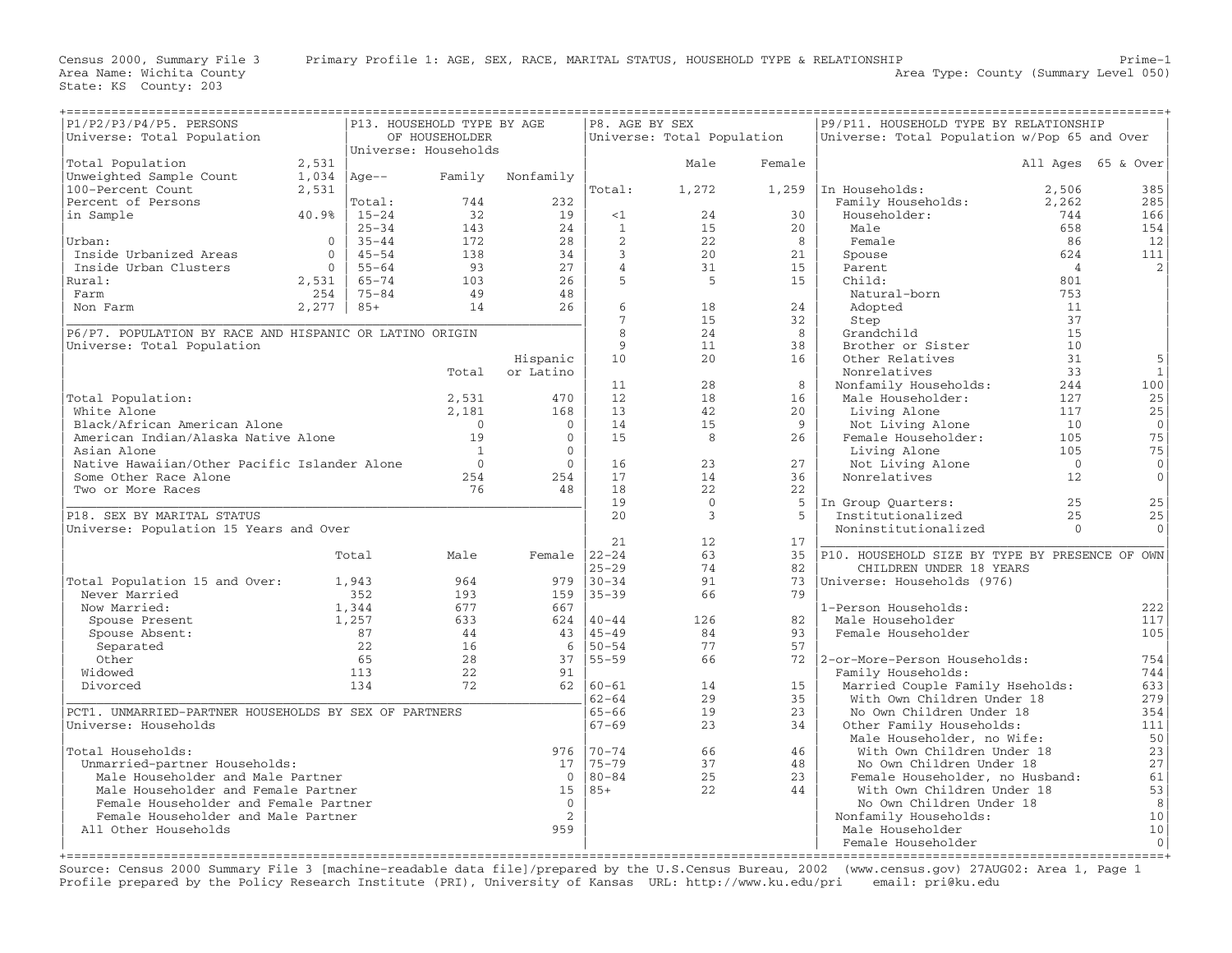Census 2000, Summary File 3 Primary Profile 2: GRANDPARENTS; FAMILY TYPE; CITIZENSHIP, BIRTHPLACE, ENTRY YEAR; LANGUAGE Prime−2 Area Name: Wichita County 1999 (Summary Level 050) Area Type: County (Summary Level 050) State: KS County: 203

| PCT8. GRANDPARENTS BY LENGTH OF TIME RESPONSIBLE<br>FOR GRANDCHILDREN UNDER 18 YEARS                                                                              |                | UNDER 18 YEARS BY AGE OF OWN CHILDREN                                                   |             |                 | P15. FAMILY TYPE BY PRESENCE OF OWN CHILDREN   P21. PLACE OF BIRTH BY CITIZENSHIP STATUS<br>Universe: Total Population |                                  |
|-------------------------------------------------------------------------------------------------------------------------------------------------------------------|----------------|-----------------------------------------------------------------------------------------|-------------|-----------------|------------------------------------------------------------------------------------------------------------------------|----------------------------------|
| Universe: Population 30 Years and Over in Households   Universe: Families                                                                                         |                |                                                                                         |             |                 |                                                                                                                        |                                  |
|                                                                                                                                                                   |                |                                                                                         |             |                 | Total Population:                                                                                                      | 2,531                            |
| Total Pop. 30+ in Households: 1,444                                                                                                                               |                | Total Families:                                                                         |             | 744             |                                                                                                                        |                                  |
|                                                                                                                                                                   |                |                                                                                         |             |                 | Native:                                                                                                                | 2,328                            |
| Living with Own Grandchildren                                                                                                                                     |                | Married Couple Families:                                                                |             | 633             | Born in State of Residence                                                                                             | 1,762                            |
| Under 18 Years:                                                                                                                                                   | 22             | With Own Children Under 18:                                                             |             | 279             | Born in Other State in the                                                                                             |                                  |
| Grandparents Responsible for                                                                                                                                      | 8              | Under 6 Years Only                                                                      |             | 72<br>69        | United States:<br>Northeast                                                                                            | 554                              |
| Own Grandchildren Under 18 Years:                                                                                                                                 |                | Under $\frac{1}{2}$ and $\frac{1}{2}$ to 17 Years                                       |             |                 |                                                                                                                        | 9<br>129                         |
| Length of Time --<br>Less Than 6 Months                                                                                                                           | $\Omega$       | 6 to 17 Years Only<br>6 to 17 Years Only<br>No Own Children Under 18                    |             | 138<br>354      | Midwest<br>South                                                                                                       | 180                              |
| 6 to 11 Months                                                                                                                                                    | 5              |                                                                                         |             |                 | West                                                                                                                   | 236                              |
| 1 to 2 Years                                                                                                                                                      | $\Omega$       | Other Families:                                                                         |             | 111             | Born Outside the United States:                                                                                        | 12                               |
| 3 to 4 Years                                                                                                                                                      | $\mathcal{E}$  | Other Families:<br>Male Householder,<br>No Wife Present:<br>With Own Children Under 18: |             |                 | Puerto Rico                                                                                                            | $\overline{0}$                   |
| 5 Years or More                                                                                                                                                   | $\Omega$       |                                                                                         |             | 50              | U.S. Island Areas                                                                                                      | $\Omega$                         |
|                                                                                                                                                                   |                |                                                                                         |             | 23              | Born Abroad of American                                                                                                |                                  |
|                                                                                                                                                                   |                | Under 6 Years Only                                                                      |             | $\overline{4}$  | Parent(s)                                                                                                              | 12                               |
| Grandparents Not Responsible for<br>Own Grandchildren Under 18 Years 14                                                                                           |                |                                                                                         |             | $\overline{4}$  |                                                                                                                        |                                  |
|                                                                                                                                                                   |                |                                                                                         |             | 15              | Foreign Born:                                                                                                          | 203                              |
| Not Living with Own Grandchildren                                                                                                                                 |                | Under 6 and 6 to 17 Years<br>6 to 17 Years Only<br>No Own Children Under 18             |             | 27              | Naturalized Citizen                                                                                                    | 52                               |
| Under 18 Years:                                                                                                                                                   | 1,422          |                                                                                         |             |                 | Not a Citizen                                                                                                          | 151                              |
|                                                                                                                                                                   |                | Female Householder,                                                                     |             |                 |                                                                                                                        |                                  |
|                                                                                                                                                                   |                | No Husband Present:                                                                     |             | 61              |                                                                                                                        |                                  |
| PCT9. HOUSEHOLD RELATIONSHIP BY GRANDPARENTS LIVING                                                                                                               |                | With Own Children Under $18:$                                                           |             |                 | 53 P19. LANGUAGE SPOKEN AT HOME BY ABILITY                                                                             |                                  |
| WITH OWN GRANDCHILDREN UNDER 18 YEARS BY                                                                                                                          |                | Under 6 Years Only                                                                      |             | 13              | TO SPEAK ENGLISH                                                                                                       |                                  |
| RESPONSIBILITY FOR OWN GRANDCHILDREN                                                                                                                              |                | Under 6 and 6 to 17 Years                                                               |             |                 | 10   Universe: Population 5 Years and Over                                                                             |                                  |
| Universe: Population 30 Years and Over in                                                                                                                         |                | 6 to 17 Years Only                                                                      |             | 30              |                                                                                                                        |                                  |
| Households                                                                                                                                                        |                | No Own Children Under 18                                                                |             | 8               | Total Population 5 and Over:                                                                                           | 2,325                            |
|                                                                                                                                                                   |                |                                                                                         |             |                 |                                                                                                                        |                                  |
| Total Pop. 30+ in Households:                                                                                                                                     | 1,444          | P23. YEAR OF ENTRY BY CITIZENSHIP STATUS                                                |             |                 | Speak Only English                                                                                                     | 1,947                            |
|                                                                                                                                                                   |                | Universe: Foreign-born Population                                                       |             |                 |                                                                                                                        |                                  |
| Householder or Spouse:                                                                                                                                            | 1,380          |                                                                                         |             |                 | Speak Spanish:                                                                                                         | 342                              |
| Living w/Own Grandchild Under 18:                                                                                                                                 | 14             |                                                                                         | Naturalized | Not a           | Speak English "Very Well"<br>Speak English "Very Well"<br>Speak English "Well"                                         | 170                              |
| Responsible for Own Grandchild                                                                                                                                    | $\overline{7}$ | Naturalized<br>Citizen Citizen                                                          |             | Citizen         |                                                                                                                        | 95                               |
| Not Responsible for Own Grandchild                                                                                                                                | $\overline{7}$ |                                                                                         |             |                 | Speak English "Not Well"                                                                                               | 48                               |
| Not Living w/Own Grandchild Under 18                                                                                                                              | 1,366          |                                                                                         |             | 151             | Speak English "Not at All"                                                                                             | 29                               |
|                                                                                                                                                                   |                |                                                                                         |             | 92              |                                                                                                                        |                                  |
| Parent or Parent-in-Law of                                                                                                                                        |                | Total Foreign-born: 52<br>1990 to March 2000 1<br>1980 to 1989 27<br>Before 1980 24     |             | 40              | Speak Other Indo-European Lang.:                                                                                       | 32                               |
| Householder:                                                                                                                                                      | 9              |                                                                                         |             | 19              | Speak English "Very Well"                                                                                              | 19                               |
| Living w/Own Grandchild Under 18:                                                                                                                                 | $7^{\circ}$    |                                                                                         |             |                 | Speak English "Well"<br>Speak English "Not Well"<br>Speak English "Not Well"<br>Speak Fried:                           | 13                               |
| Responsible for Own Grandchild                                                                                                                                    | $\Omega$       | P22. YEAR OF ENTRY                                                                      |             |                 |                                                                                                                        | $\overline{0}$                   |
| Not Responsible for Own Grandchild                                                                                                                                | $7^{\circ}$    | Universe: Foreign-born Population                                                       |             |                 | Speak English "Not at All"                                                                                             | $\Omega$                         |
| Not Living w/Own Grandchild Under 18                                                                                                                              |                |                                                                                         |             |                 |                                                                                                                        |                                  |
|                                                                                                                                                                   |                | Total Foreign-born Population:                                                          |             | 203             | Speak Asian/Pacific Island Lang.:                                                                                      | $\mathbf{0}$                     |
| Other Relatives or Nonrelatives of                                                                                                                                | 55             |                                                                                         |             |                 | Speak English "Very Well"                                                                                              | $\overline{0}$<br>$\Omega$       |
| Householder:                                                                                                                                                      |                | 1995 to March 2000                                                                      |             | 50              | ореак English "Well"<br>Speak English "Not Well"<br>Speak English "I                                                   |                                  |
|                                                                                                                                                                   |                | 1990 to 1994                                                                            |             | 43              |                                                                                                                        | $\mathbf 0$                      |
| Householder:<br>Living w/Own Grandchild Under 18:<br>Responsible for Own Grandchild 1<br>Not Responsible for Own Grandchild 1<br>1<br>1<br>1<br>1<br>1<br>1<br>54 |                | 1985 to 1989<br>1980 to 1984                                                            |             | 43<br>24        | Speak English "Not at All"                                                                                             | $\mathbf{0}$                     |
|                                                                                                                                                                   |                | 1975 to 1979                                                                            |             | 19              |                                                                                                                        |                                  |
|                                                                                                                                                                   |                | 1970 to 1974                                                                            |             | $7\phantom{.0}$ | Speak Other Languages:                                                                                                 | $\overline{4}$<br>$\overline{4}$ |
|                                                                                                                                                                   |                | 1965 to 1969                                                                            |             | $2^{1}$         | Speak English "Very Well"<br>Speak English "Well"                                                                      | $\mathbf{0}$                     |
|                                                                                                                                                                   |                | Before 1965                                                                             |             | 15              | Speak English "Not Well"                                                                                               | $\mathbf 0$                      |
|                                                                                                                                                                   |                |                                                                                         |             |                 | Speak English "Not at All"                                                                                             | $\mathbf{O}$                     |
|                                                                                                                                                                   |                |                                                                                         |             |                 |                                                                                                                        |                                  |
|                                                                                                                                                                   |                |                                                                                         |             |                 |                                                                                                                        |                                  |

Source: Census 2000 Summary File 3 [machine−readable data file]/prepared by the U.S.Census Bureau, 2002 (www.census.gov) 27AUG02: Area 1, Page 2 Profile prepared by the Policy Research Institute (PRI), University of Kansas URL: http://www.ku.edu/pri email: pri@ku.edu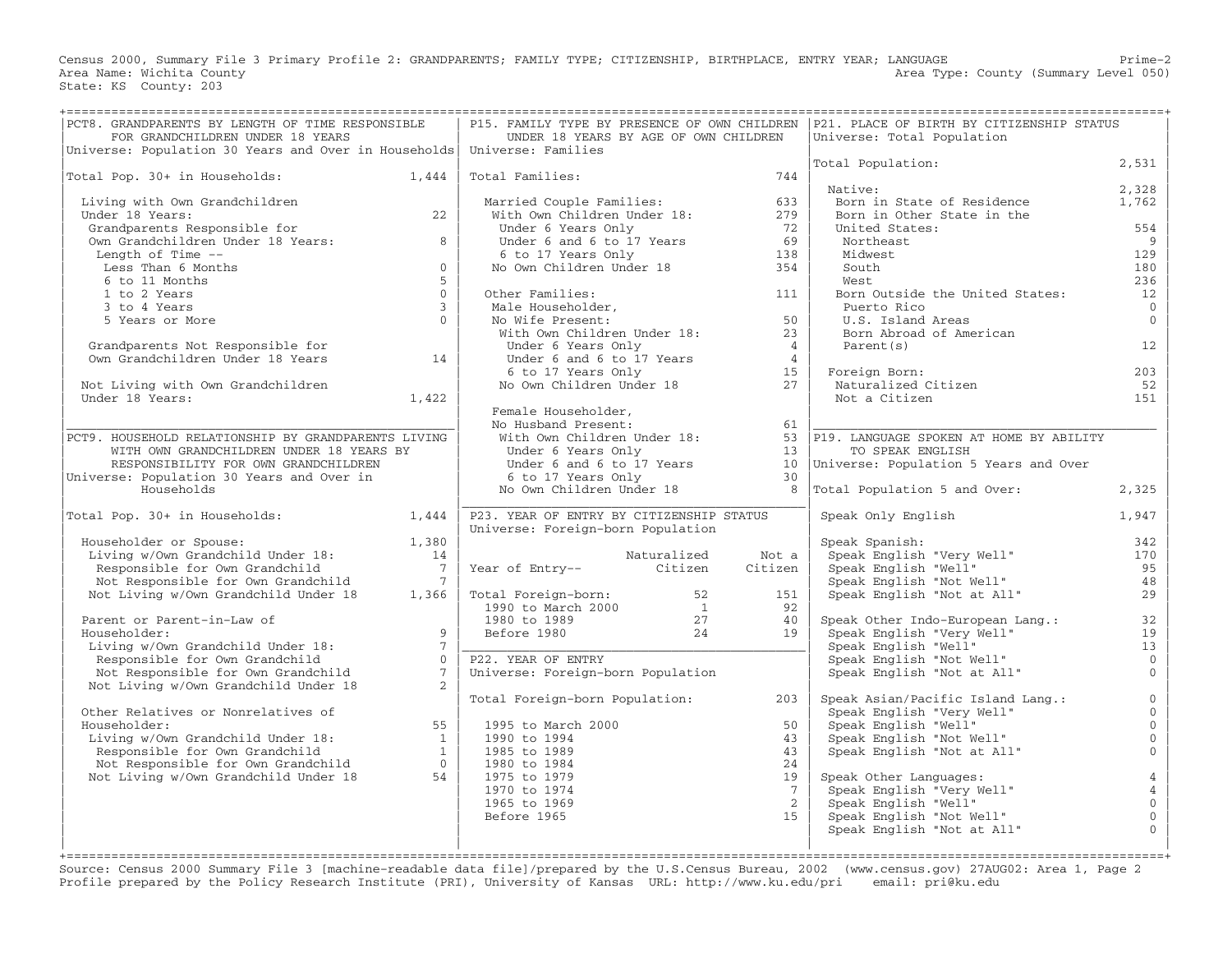Area Name: Wichita County  $\blacksquare$  Area Type: County (Summary Level 050)

| PCT16/PCT18 ANCESTRY<br>Two Universes: PCT16-Persons; PCT18-Total Ancestry Categories Reported |                |                |                         |                |                |                                       |             |                |
|------------------------------------------------------------------------------------------------|----------------|----------------|-------------------------|----------------|----------------|---------------------------------------|-------------|----------------|
|                                                                                                | First          | Total          |                         | First          | Total          |                                       | First       | Total          |
| First Ancestry                                                                                 | 1,888          | N/A            |                         | Reported       | Reported       |                                       | Reported    | Reported       |
| Total Specified Ancestries                                                                     | N/A            | 2,372          |                         |                |                |                                       |             |                |
| Acadian/Cajun                                                                                  | $\mathbf{0}$   | $\Omega$       | Israeli                 | $\mathbf{0}$   | $\Omega$       | West Indian (Exc Hisp Gp):            | $\mathbf 0$ | $\mathbf{0}$   |
| Afghan                                                                                         | $\Omega$       | $\Omega$       | Italian                 | 12             | 15             | Bahamian                              | $\Omega$    | $\mathbf{0}$   |
| Albanian                                                                                       | $\mathbf{0}$   | $\mathbf{0}$   | Latvian                 | $\overline{0}$ | $\Omega$       | Barbadian                             | $\Omega$    | $\mathbf{0}$   |
| Alsatian                                                                                       | $\mathbf{0}$   | $\Omega$       | Lithuanian              | $\mathbf{0}$   | $\Omega$       | Belizean                              | $\Omega$    | $\mathbf 0$    |
| Arab:                                                                                          | $\Omega$       | $\Omega$       | Luxemburger             | $\Omega$       | $\Omega$       | Bermudan                              | $\cap$      | $\mathbf{0}$   |
| Egyptian                                                                                       | $\Omega$       | $\Omega$       | Macedonian              | $\Omega$       | $\Omega$       | British West Indian                   | $\Omega$    | $\mathbf{0}$   |
| Iraqi                                                                                          | $\Omega$       | $\Omega$       | Maltese                 | $\Omega$       | $\Omega$       | Dutch West Indian                     | $\Omega$    | $\mathbf{0}$   |
| Jordanian                                                                                      | $\Omega$       | $\Omega$       | New Zealander           | $\Omega$       | $\Omega$       | Haitian                               | $\Omega$    | $\mathbf 0$    |
| Lebanese                                                                                       | $\Omega$       | $\Omega$       | Northern European       | $\Omega$       | $\Omega$       | Jamaican                              | $\cap$      | $\mathbf{0}$   |
| Moroccan                                                                                       | $\Omega$       | $\mathbf{0}$   | Norwegian               | 11             | 15             | Trinidadian & Tobagonian              | $\Omega$    | $\mathbf{0}$   |
| Palestinian                                                                                    | $\Omega$       | $\Omega$       | Pennsylvania German     | 6              | 6              | U.S. Virgin Islander                  | $\Omega$    | $\mathbf{0}$   |
| Syrian                                                                                         | $\Omega$       | $\Omega$       | Polish                  | 14             | 16             | West Indian                           | $\Omega$    | $\mathbf 0$    |
| Arab/Arabic                                                                                    | $\Omega$       | $\Omega$       | Portuguese              | $\Omega$       | $\Omega$       | Other West Indian                     | $\Omega$    | $\Omega$       |
| Other Arab                                                                                     | $\Omega$       | $\Omega$       | Romanian                | $\Omega$       | $\Omega$       | Yuqoslavian                           | $\Omega$    | $\Omega$       |
| Armenian                                                                                       | $\Omega$       | $\Omega$       | Russian                 | 38             | 64             | Other Groups**                        | 479         | 518            |
| Assyrian/Chaldean/Syriac                                                                       | $\Omega$       | $\Omega$       | Scandinavian            | $\overline{4}$ | $\overline{4}$ | Unclassified or                       |             |                |
| Australian                                                                                     | $\Omega$       | $\Omega$       | Scotch-Irish            | 18             | 2.6            | Not Reported                          | 643         | N/A            |
| Austrian                                                                                       | $\overline{4}$ | $\overline{4}$ | Scottish                | 13             | 29             |                                       |             |                |
| Basque                                                                                         | $\Omega$       | $\Omega$       | Serbian                 | $\Omega$       | $\Omega$       | PCT21. RESIDENCE IN 1995              |             |                |
| Belgian                                                                                        | 2              | 2              | Slavic                  | $\Omega$       | $\Omega$       | Universe: Population 5 Years and Over |             |                |
| Brazilian                                                                                      | $\Omega$       | $\Omega$       | Slovak                  | $\Omega$       | $\Omega$       |                                       |             |                |
| British                                                                                        | $\Omega$       | $\mathbf{0}$   | Slovene                 | $\Omega$       | $\Omega$       | Total Population 5 and Over:          |             | 2,325          |
| Bulgarian                                                                                      | $\mathbf{0}$   | $\Omega$       | Soviet Union            | $\Omega$       | $\mathbf{0}$   |                                       |             |                |
| Canadian                                                                                       | 2              | 2              | Subsaharan African:     | $\Omega$       | $\Omega$       | Same House in 1995                    |             | 1,412          |
| Carpatho Rusyn                                                                                 | $\mathbf{0}$   | $\mathbf{0}$   | Cape Verdean            | $\Omega$       | $\Omega$       | Different House in 1995:              |             | 913            |
| Celtic                                                                                         | $\Omega$       | $\Omega$       | Ethiopian               | $\Omega$       | $\Omega$       | In United States in 1995:             |             | 876            |
| Croatian                                                                                       | $\Omega$       | $\mathbf{0}$   | Ghanian                 | $\Omega$       | $\Omega$       | Same City or Town:                    |             | 347            |
| Cypriot                                                                                        | $\Omega$       | $\Omega$       | Kenyan                  | $\Omega$       | $\Omega$       | Same County                           |             | 347            |
| Czech                                                                                          | 5              | 18             | Liberian                | $\Omega$       | $\Omega$       | Different County (Same State)         |             | $\overline{0}$ |
| Czechoslovakian                                                                                | $\overline{4}$ | $\overline{4}$ | Nigerian                | $\Omega$       | $\Omega$       | Not Same City or Town:                |             | 529            |
| Danish                                                                                         | 8              | 13             | Senegalese              | $\Omega$       | $\mathbf{0}$   | Same County                           |             | 133            |
| Dutch                                                                                          | 23             | 49             | Sierra Leonean          | $\Omega$       | $\Omega$       | Different County:                     |             | 396            |
| Eastern European                                                                               | $\overline{0}$ | $\mathbf{0}$   | Somalian                | $\Omega$       | $\mathbf{0}$   | Same State                            |             | 234            |
| English                                                                                        | 104            | 153            | South African           | $\Omega$       | $\Omega$       | Different State:                      |             | 162            |
| Estonian                                                                                       | $\mathbf{0}$   | $\mathbf{0}$   | Sudanese                | $\Omega$       | $\Omega$       | Northeast                             |             | $\overline{4}$ |
| European                                                                                       | $\Omega$       | $\Omega$       | Ugandan                 | $\Omega$       | $\Omega$       | Midwest                               |             | 40             |
| Finnish                                                                                        | $\Omega$       | $\Omega$       | Zairian                 | $\Omega$       | $\Omega$       | South                                 |             | 39             |
| French (Except Basque)                                                                         | 30             | 75             | Zimbabwean              | $\Omega$       | $\Omega$       | West                                  |             | 79             |
| French Canadian                                                                                | 2              | 2              | African                 | $\Omega$       | $\Omega$       | In Puerto Rico in 1995:               |             | $\mathbf 0$    |
| German                                                                                         | 775            | 893            | Other Subsaharan Af     | $\Omega$       | $\mathbf{0}$   | Same City or Town                     |             | $\mathbb O$    |
| German Russian                                                                                 | $\mathbf{0}$   | $\mathbf{0}$   | Swedish                 | 34             | 57             | Not Same City or Town                 |             | $\mathbf 0$    |
| Greek                                                                                          | $\mathbf{0}$   | $\Omega$       | Swiss                   | $\Omega$       | $\mathbf{0}$   | Same Municipio                        |             | $\mathbb O$    |
| Guyanese                                                                                       | $\Omega$       | $\Omega$       | Turkish                 | $\Omega$       | $\Omega$       | Different Municipio                   |             | $\mathbf{0}$   |
| Hungarian                                                                                      | $\Omega$       | $\Omega$       | Ukranian                | $\mathbf{0}$   | $\mathbf{0}$   | Elsewhere in 1995:                    |             | 37             |
| Icelander                                                                                      | $\Omega$       | $\Omega$       | United States/American* | 205            | 205            | U.S. Island Areas                     |             | $\Omega$       |
| Iranian                                                                                        | $\Omega$       | $\Omega$       | Welsh                   | 5              | 19             | Foreign Country or at Sea             |             | 37             |
| Irish                                                                                          | 90             | 183            |                         |                |                |                                       |             |                |

| \* Includes only people reporting "U.S." or "American" as their sole ancestry. For example, "Irish−American" is tallied only as "Irish". |

| \*\* Includes most reported ancestries which are equivalent to specific race & Hispanic/Latino groups, such as Cree, Thai, Samoan & Cuban. |

+===================================================================================================================================================+ Source: Census 2000 Summary File 3 [machine−readable data file]/prepared by the U.S.Census Bureau, 2002 (www.census.gov) 27AUG02: Area 1, Page 3 Profile prepared by the Policy Research Institute (PRI), University of Kansas URL: http://www.ku.edu/pri email: pri@ku.edu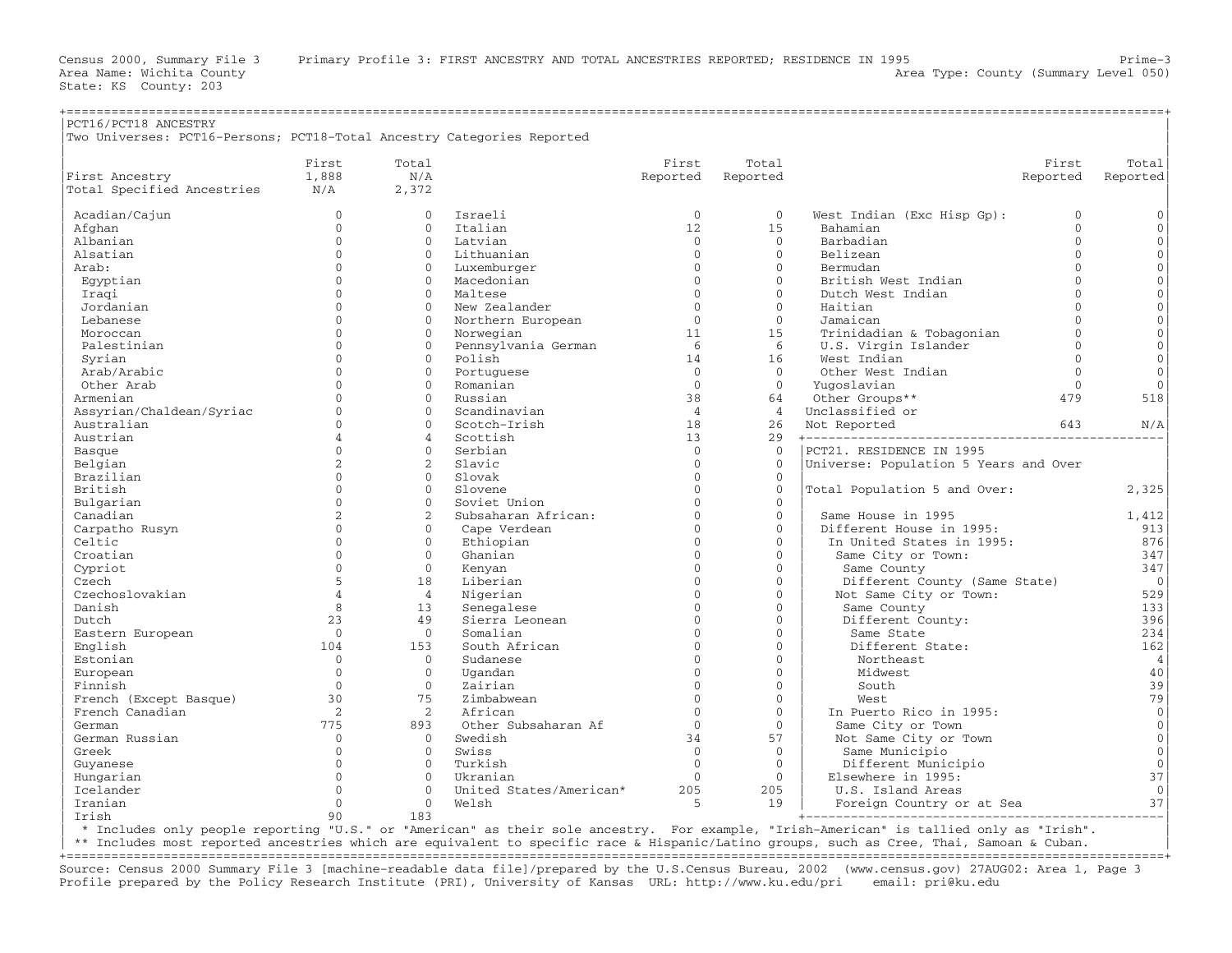Census 2000, Summary File 3 Primary Profile 4: SCHOOL ENROLLMENT AND EDUCATIONAL ATTAINMENT BY RACE & HISP./LATINO Prime−4 Area Name: Wichita County  $\blacksquare$  Area Type: County (Summary Level 050) State: KS County: 203

+===================================================================================================================================================+

|                                                                                |       |          |                   |       | Native   |          |           |           |             |
|--------------------------------------------------------------------------------|-------|----------|-------------------|-------|----------|----------|-----------|-----------|-------------|
|                                                                                |       |          | Black Amer Indian |       | Hawaiian | Other    | Two or *  |           | White Alone |
|                                                                                | White | /Af Amer | /Alaska Nat       | Asian | /Pac Isl | Race     | More *    | Hispanic  | not Hisp.   |
|                                                                                | Alone | Alone    | Alone             | Alone | Alone    | Alone    | Races *   | or Latino | or Latino   |
| Total Population 3 and Over:                                                   | 2,091 |          | 19                |       |          | 236      | $65 *$    | 435       | 1,931       |
| In Nursery School/Preschool:                                                   | 28    |          |                   |       |          |          | $0 *$     |           | 25          |
| Public School                                                                  | 16    |          |                   |       |          |          | $0 *$     |           | 13          |
| Private School                                                                 | 12    |          |                   |       |          |          | $0 *$     |           | 12          |
| Enrolled in Kindergarten:                                                      | 29    |          |                   |       |          |          |           | 13        | 27          |
| Public School                                                                  | 18    |          |                   |       |          |          |           | 13        | 16          |
| Private School                                                                 | 11    |          |                   |       |          |          | $0 *$     | $\Omega$  | 11          |
| Enrolled in Grade $1$ - Grade 8:                                               | 261   |          |                   |       |          | 53       | $12 *$    | 73        | 244         |
| Public School                                                                  | 237   |          |                   |       |          | 53       | $12 *$    | 73        | 220         |
| Private School                                                                 | 24    |          |                   |       |          | $\Omega$ | $0 *$     |           | 24          |
| Enrolled in Grade $9 -$ Grade12:                                               | 132   |          |                   |       |          | 31       | $13 *$    | 39        | 126         |
| Public School                                                                  | 132   |          |                   |       |          | 31       | $13 *$    | 39        | 126         |
| Private School                                                                 |       |          |                   |       |          |          | $0 *$     |           |             |
| Enrolled in College:                                                           | 28    |          |                   |       |          |          | $1 \star$ |           | 28          |
| Public School                                                                  | 21    |          |                   |       |          |          | $1 *$     |           | 21          |
| Private School                                                                 |       |          |                   |       |          |          | $0 *$     |           |             |
| Not Enrolled in School                                                         | 1,613 |          | 12                |       |          | 133      | $36 *$    | 295       | 1,481       |
| P148A-I. EDUCATIONAL ATTAINMENT BY SEX BY RACE (*) AND HISPANIC OR LATINO (**) |       |          |                   |       |          |          |           |           |             |

|                               |       |          | Black Amer Indian |       | Hawaiian | Other | Two or *         |           | White Alone |
|-------------------------------|-------|----------|-------------------|-------|----------|-------|------------------|-----------|-------------|
|                               | White | /Af Amer | /Alaska Nat       | Asian | /Pac Isl | Race  | More *           | Hispanic  | not Hisp.   |
|                               | Alone | Alone    | Alone             | Alone | Alone    | Alone | Races *          | or Latino | or Latino   |
|                               |       |          |                   |       |          |       |                  |           |             |
| Total Population 25 and Over: | 1,470 |          | 12                |       |          | 117   | $25 *$           | 234       | 1,372       |
|                               |       |          |                   |       |          |       |                  |           |             |
| Male:                         | 729   |          |                   |       |          | 65    | $20 *$           | 124       | 686         |
| Less than 9th Grade           | 97    |          |                   |       |          | 30    |                  | 58        | 77          |
| 9th-12th Grade, No Diploma    | 65    |          |                   |       |          | 23    |                  | 33        | 57          |
| High School Graduate/GED      | 233   |          |                   |       |          |       |                  | 16        | 229         |
| Some College, No Degree       | 177   |          |                   |       |          |       |                  |           | 166         |
| Associate Degree              | 40    |          |                   |       |          |       |                  |           | 40          |
| Bachelor's Degree             | 89    |          |                   |       |          |       |                  |           | 89          |
| Graduate/Professional Degree  | 2.8   |          |                   |       |          |       |                  |           | 2.8         |
|                               |       |          |                   |       |          |       |                  |           |             |
| Female:                       | 741   |          |                   |       |          | 52    |                  | 110       | 686         |
| Less than 9th Grade           |       |          |                   |       |          | 18    |                  | 36        | 32          |
| 9th-12th Grade, No Diploma    | 48    |          |                   |       |          | 18    |                  | 33        | 33          |
| High School Graduate/GED      | 284   |          |                   |       |          |       |                  | 20        | 269         |
|                               |       |          |                   |       |          |       |                  |           |             |
| Some College, No Degree       | 185   |          |                   |       |          |       |                  | 15        | 178         |
| Associate Degree              | 55    |          |                   |       |          |       |                  |           | 55          |
| Bachelor's Degree             | 92    |          |                   |       |          |       |                  |           | 92          |
| Graduate/Professional Degree  | 30    |          |                   |       |          |       | $\wedge$ $\star$ |           | 27          |
|                               |       |          |                   |       |          |       |                  |           |             |

| \* For Census 2000, persons could report more than one race, but the seven racial categories shown are mutually exclusive and include everyone. |

| \*\* Hispanic or Latino is NOT considered a race. People who reported themselves as Hispanic are also counted in the seven racial categories. |

+===================================================================================================================================================+ Source: Census 2000 Summary File 3 [machine−readable data file]/prepared by the U.S.Census Bureau, 2002 (www.census.gov) 27AUG02: Area 1, Page 4 Profile prepared by the Policy Research Institute (PRI), University of Kansas URL: http://www.ku.edu/pri email: pri@ku.edu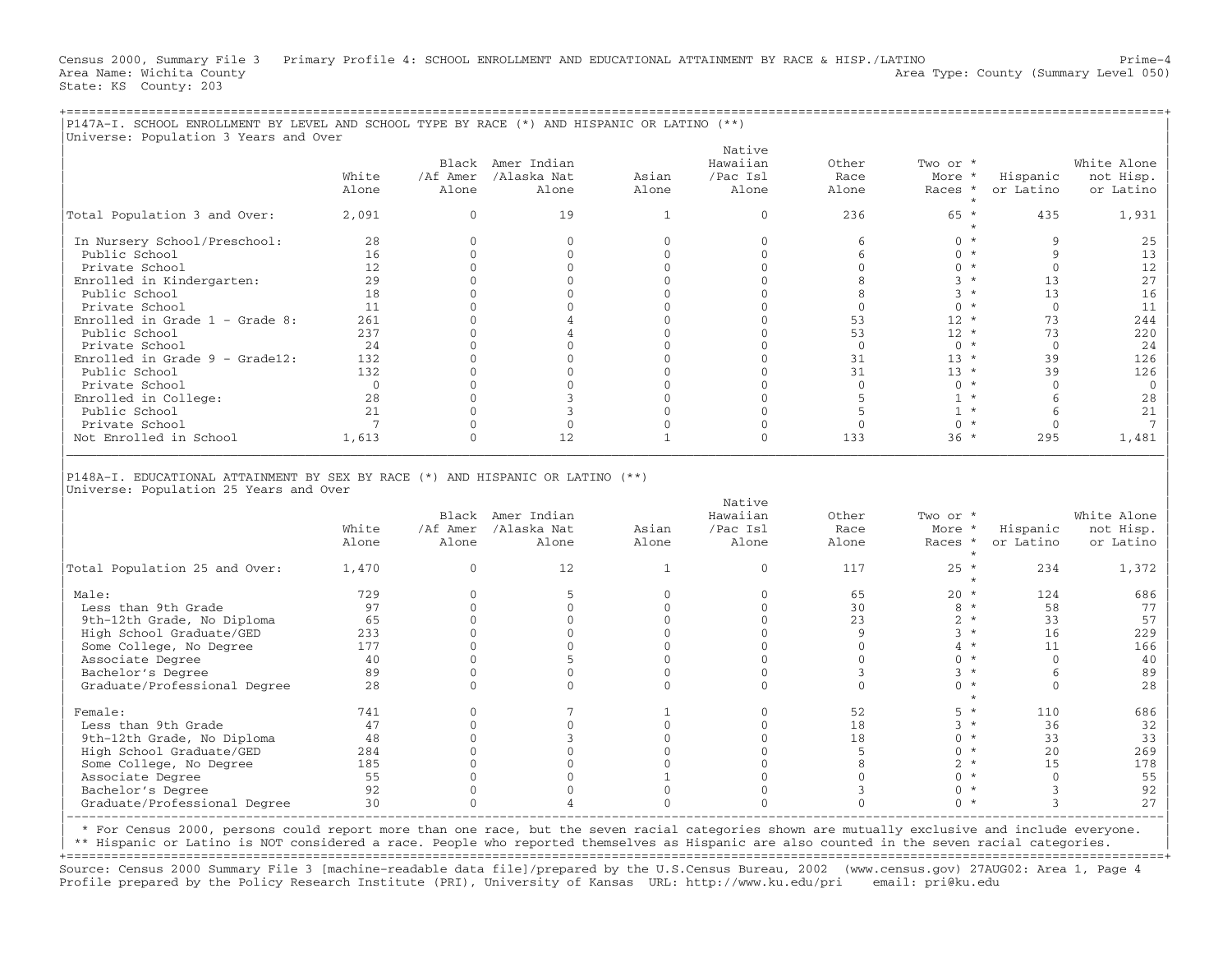Census 2000, Summary File 3 Primary Profile 5: SCHOOL ENROLLMENT; EDUC. ATTAINMENT; EMPLOYMENT, FAMILY TYPE & CHILDREN Prime−5 Area Name: Wichita County **Area Type: County Area Type: County (Summary Level 050)** State: KS County: 203

| ================================<br>P36. SCHOOL ENROLLMENT BY LEVEL AND SCHOOL TYPE   P37. EDUCATIONAL ATTAINMENT BY SEX |                |                      |                                                                                                                     | ============= |                     |                     | ================================<br>P44. FAMILY TYPE BY EMPLOYMENT |                 |
|--------------------------------------------------------------------------------------------------------------------------|----------------|----------------------|---------------------------------------------------------------------------------------------------------------------|---------------|---------------------|---------------------|--------------------------------------------------------------------|-----------------|
| Universe: Population 3 Years and Over                                                                                    |                |                      | Universe: Population 25 Years and Over                                                                              |               |                     |                     | <b>STATUS</b>                                                      |                 |
|                                                                                                                          | Male           | Female               |                                                                                                                     | Total         | Male                | Female              | Universe: Families                                                 |                 |
|                                                                                                                          |                |                      |                                                                                                                     |               |                     |                     | Total Families:                                                    | 744             |
| Total Pop. 3 and Over:                                                                                                   | 1,211          |                      | $1,201$  Total Pop. 25 and Over:                                                                                    | 1,625         | 819                 | 806                 |                                                                    |                 |
|                                                                                                                          |                |                      |                                                                                                                     |               |                     |                     | Married Couple Families:                                           | 633             |
| In Nursery/Preschool:                                                                                                    | 15             | 19 <sup>1</sup>      | No School Completed                                                                                                 | 24            | 15                  | 9                   | Husband in Labor Force:                                            | 475             |
| Public School                                                                                                            | $\overline{7}$ | 15                   | Nursery to 4th Grade                                                                                                | 18            | 9                   | 9                   | Husband Employed or                                                |                 |
| Private School                                                                                                           | 8              | 4                    | 5th and 6th Grade                                                                                                   | 25            | 17                  | 8                   | in Armed Forces:                                                   | 475             |
| In Kindergarten:                                                                                                         | 18             | 22                   | 7th and 8th Grade                                                                                                   | 136           | 94                  | 42                  | Wife in Labor Force:                                               | 296             |
| Public School                                                                                                            | 14             | 15                   | 9th Grade                                                                                                           | 40            | 21                  | 19                  | Wife Employed or in                                                |                 |
| Private School                                                                                                           | $\overline{4}$ | $\overline{7}$       | 10th Grade                                                                                                          | 3.5           | 2.0                 | 15                  | Armed Forces                                                       | 290             |
| In Grade $1$ - Grade $4$ :                                                                                               | 78             | 93                   | 11th Grade                                                                                                          | 28            | 12                  | 16                  | Wife Unemployed                                                    | 6               |
| Public School                                                                                                            | 74             | 77                   | 12th Grade, No Diploma                                                                                              | 56            | 37                  | 19                  | Wife Not in Labor                                                  |                 |
| Private School                                                                                                           | $\overline{4}$ | 16                   | High School Graduate                                                                                                |               |                     |                     | Force                                                              | 179             |
| In Grade $5$ - Grade $8:$                                                                                                | 100            | 59                   | (Includes Equivalency)                                                                                              | 534           | 245                 | 289                 |                                                                    |                 |
| Public School                                                                                                            | 96             | 59                   | Some College: $<$ 1 year                                                                                            | 182           | 65                  | 117                 | Husband Unemployed:                                                | 0               |
| Private School<br>In Grade 9 - Grade 12: 64                                                                              |                | $\bigcirc$           | Some College: 1 Year                                                                                                |               |                     |                     | Wife in Labor Force:                                               | 0 <sup>1</sup>  |
|                                                                                                                          |                | 112                  | or More, No Degree                                                                                                  | 194           | 116                 | 78                  | Wife Employed or in                                                |                 |
| Public School                                                                                                            | 64             | 112                  | Associate Degree                                                                                                    | 101           | 45                  | 56                  | Armed Forces                                                       | $\circ$         |
| Private School 0<br>College: Undergraduate: 8                                                                            |                | $\bigcap$            |                                                                                                                     |               | 95                  | 95                  | Wife Unemployed                                                    | 0 <sup>1</sup>  |
|                                                                                                                          |                | 25                   | Associate Degree 101<br>Bachelor's Degree 190<br>Masters Degree 190<br>Professional Degree 11<br>Doctorate Degree 6 |               | 24                  | 21                  | Wife Not in Labor                                                  | $\circ$         |
| Public School                                                                                                            | 6<br>2         | 22<br>$\overline{3}$ |                                                                                                                     |               | $\overline{2}$<br>2 | 9<br>$\overline{4}$ | Force                                                              |                 |
| Private School                                                                                                           | $\Omega$       | $\overline{4}$       |                                                                                                                     |               |                     |                     |                                                                    |                 |
| Graduate/Professional:                                                                                                   | $\Omega$       | 2                    |                                                                                                                     |               |                     |                     | Husband Not in<br>Labor Force:                                     | 158             |
| Public School<br>Private School                                                                                          | $\overline{0}$ | 2                    | P45. EMPLOYMENT STATUS OF WOMEN BY PRESENCE OF OWN CHILDREN                                                         |               |                     |                     | Wife in Labor Force:                                               | 35              |
| Not Enrolled in School                                                                                                   | 928            | 867                  | UNDER 18 YEARS BY AGE OF OWN CHILDREN                                                                               |               |                     |                     | Wife Employed or in                                                |                 |
|                                                                                                                          |                |                      | Universe: Females 16 Years and Over                                                                                 |               |                     |                     | Armed Forces                                                       | 35              |
| P38. EMPLOYMENT STATUS BY SCHOOL ENROLLMENT                                                                              |                |                      |                                                                                                                     |               |                     |                     | Wife Unemployed                                                    | $\circ$         |
| Universe: Population 16 To 19 Years                                                                                      |                |                      | Total Females 16 and Over:                                                                                          |               |                     | 953                 | Wife Not in Labor                                                  |                 |
|                                                                                                                          |                |                      |                                                                                                                     |               |                     |                     | Force                                                              | 123             |
| Total Population 16 to 19:                                                                                               |                | 149                  | With Own Children Under 18 Years:                                                                                   |               |                     | 339                 |                                                                    |                 |
|                                                                                                                          |                |                      | Under 6 Years Only:                                                                                                 |               |                     | 85                  | Other Families:                                                    | 111             |
| In Armed Forces:                                                                                                         |                | $\circ$              | In Labor Force:                                                                                                     |               |                     | 53                  | Male Householder,                                                  |                 |
| Enrolled in School:                                                                                                      |                | $\Omega$             | Employed or in Armed Forces                                                                                         |               |                     | 50                  | no Wife Present:                                                   | 50              |
| High School Graduate                                                                                                     |                | $\Omega$             | Unemployed                                                                                                          |               |                     | $\mathcal{E}$       | In Labor Force:                                                    | 39              |
| Not High School Graduate                                                                                                 |                | $\circ$              | Not in Labor Force                                                                                                  |               |                     | 32                  | Employed or in                                                     |                 |
| Not Enrolled in School:                                                                                                  |                | $\Omega$             | Under 6 and 6 to 17 Years:                                                                                          |               |                     | 70                  | Armed Forces                                                       | 39              |
| High School Graduate                                                                                                     |                | $\overline{0}$       | In Labor Force:                                                                                                     |               |                     | 31                  | Unemployed                                                         | $\Omega$        |
| Not High School Graduate                                                                                                 |                | $\Omega$             | Employed or in Armed Forces                                                                                         |               |                     | 31                  | Not in Labor Force                                                 | 11              |
| Civilian:                                                                                                                |                | 149                  | Unemployed                                                                                                          |               |                     | $\overline{0}$      |                                                                    |                 |
| Enrolled in School:                                                                                                      |                | 133                  | Not in Labor Force                                                                                                  |               |                     | 39                  | Female Householder,                                                |                 |
| Employed                                                                                                                 |                | 32                   | 6 to 17 Years Only:                                                                                                 |               |                     | 184                 | no Husband Present:                                                | 61              |
| Unemployed                                                                                                               |                | 5                    | In Labor Force:                                                                                                     |               |                     | 138                 | In Labor Force:                                                    | 41              |
| Not in Labor Force                                                                                                       |                | 96                   | Employed or in Armed Forces                                                                                         |               |                     | 138                 | Employed or in                                                     |                 |
| Not Enrolled in School:                                                                                                  |                | 16<br>$7^{\circ}$    | Unemployed                                                                                                          |               |                     | $\overline{0}$      | Armed Forces                                                       | $4\,1$          |
| High School Graduate:                                                                                                    |                | 2                    | Not in Labor Force                                                                                                  |               |                     | 46                  | Unemployed<br>Not in Labor Force                                   | $\Omega$<br>2.0 |
| Employed<br>Unemployed                                                                                                   |                | 2                    | No Own Children Under 18 Years:                                                                                     |               |                     | 614                 |                                                                    |                 |
| Not in Labor Force                                                                                                       |                | $\overline{3}$       | In Labor Force:                                                                                                     |               |                     | 258                 |                                                                    |                 |
| Not High School Graduate:                                                                                                |                | $\circ$              | Employed or in Armed Forces                                                                                         |               |                     | 244                 |                                                                    |                 |
| Employed                                                                                                                 |                | $\mathbf{3}$         | Unemployed                                                                                                          |               |                     | 14                  |                                                                    |                 |
| Unemployed                                                                                                               |                | $\overline{4}$       | Not in Labor Force                                                                                                  |               |                     | 356                 |                                                                    |                 |
| Not in Labor Force                                                                                                       |                | $\overline{a}$       |                                                                                                                     |               |                     |                     |                                                                    |                 |
|                                                                                                                          |                |                      |                                                                                                                     |               |                     |                     |                                                                    |                 |

+===================================================================================================================================================+ Source: Census 2000 Summary File 3 [machine−readable data file]/prepared by the U.S.Census Bureau, 2002 (www.census.gov) 27AUG02: Area 1, Page 5 Profile prepared by the Policy Research Institute (PRI), University of Kansas URL: http://www.ku.edu/pri email: pri@ku.edu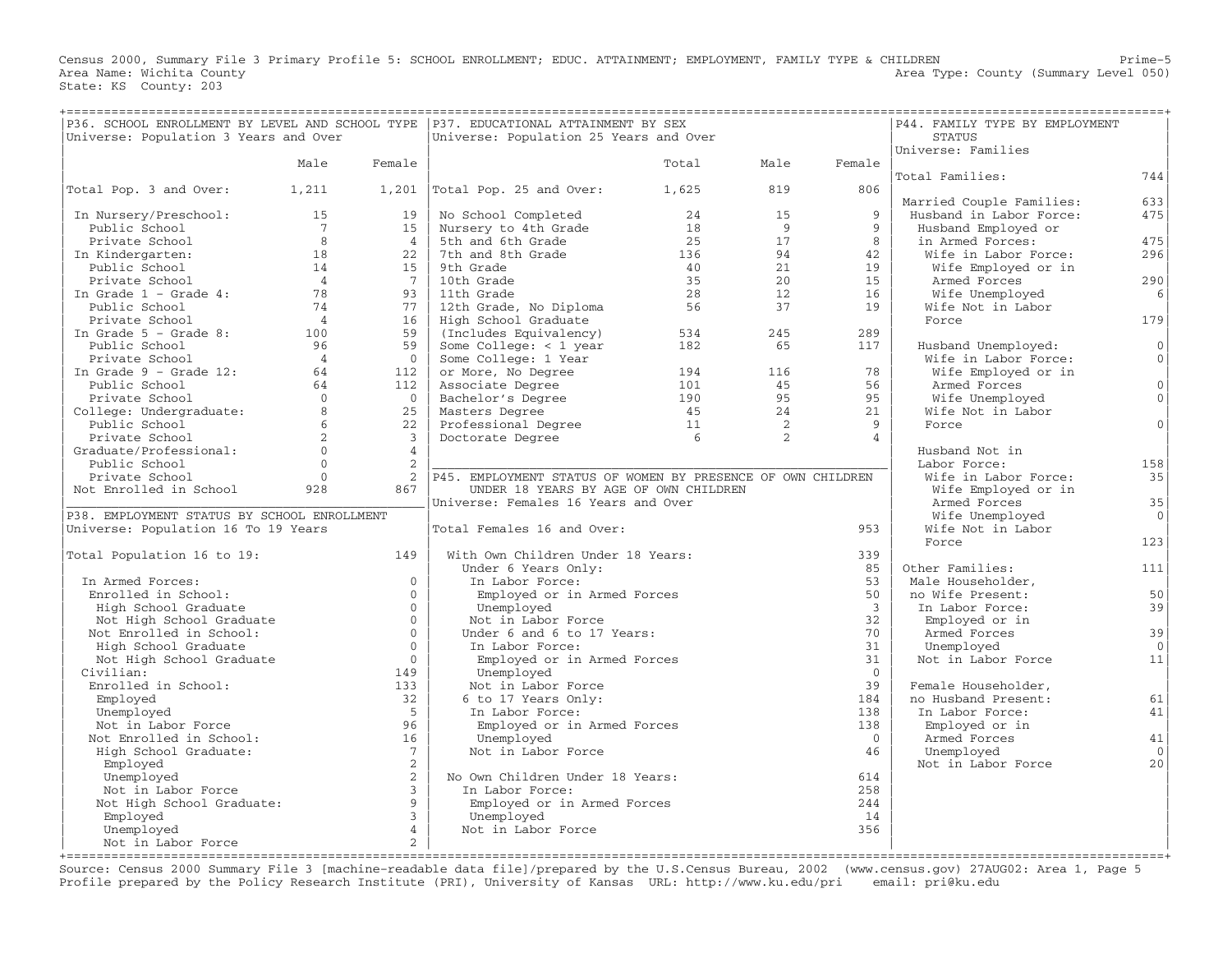Census 2000, Summary File 3 Primary Profile 6: LABOR FORCE STATUS; WORK & FAMILY; HOURS/WEEKS WORKED; DISABILITY STATUS Prime−6 Area Name: Wichita County  $\blacksquare$  Area Type: County (Summary Level 050) State: KS County: 203

| P43/P150A-I. EMPLOYMENT STATUS BY SEX BY RACE AND HISPANIC OR LATINO ORIGIN |                                        |                |                               |                                      |                    |                           |                |                                                                       |                                 |                 |
|-----------------------------------------------------------------------------|----------------------------------------|----------------|-------------------------------|--------------------------------------|--------------------|---------------------------|----------------|-----------------------------------------------------------------------|---------------------------------|-----------------|
|                                                                             | Universe: Population 16 Years and Over |                |                               |                                      |                    | Native                    |                |                                                                       |                                 |                 |
|                                                                             |                                        |                | Black Amer Indian             |                                      |                    | Hawaiian                  | Other          | Two or *                                                              |                                 | White Alone     |
|                                                                             | A11                                    | White          | /Af Amer /Alaska Nat          |                                      | Asian              | /Pac Isl                  | Race           | More *                                                                | Hispanic                        | not Hisp.       |
|                                                                             | Races                                  | Alone          | Alone                         | Alone                                | Alone              | Alone                     | Alone          | Races *                                                               | or Latino                       | or Latino       |
|                                                                             |                                        |                |                               |                                      |                    |                           |                | $\star$                                                               |                                 |                 |
| Total 16 and Over:                                                          | 1,909                                  | 1,697          | $\Omega$                      | 12                                   | $\mathbf{1}$       | $\mathbf{0}$              |                | $43 *$<br>156                                                         | 306                             | 1,573           |
| Male:                                                                       | 956                                    | 836            | $\Omega$                      | $5^{\circ}$                          | $\Omega$           | $\Omega$                  |                | $26 *$<br>89                                                          | 168                             | 777             |
| In Labor Force:                                                             | 708                                    | 621            | $\Omega$                      | 5                                    | $\Omega$           | $\Omega$                  |                | $19 *$<br>63                                                          | 112                             | 585             |
| In Armed Forces                                                             | $\Omega$                               | $\overline{0}$ | $\Omega$                      | $\Omega$                             | $\mathbf{0}$       | $\Omega$                  |                | $\Omega$<br>$0 *$                                                     | $\Omega$                        | $\mathbf 0$     |
| Civilian:                                                                   | 708                                    | 621            | $\Omega$                      | 5                                    | $\Omega$           | $\Omega$                  |                | 63<br>$19 *$                                                          | 112                             | 585             |
| Employed                                                                    | 689                                    | 606            | $\Omega$                      | 5                                    | $\Omega$           | $\mathbf{0}$              |                | 59<br>$19 *$                                                          | 107                             | 571             |
|                                                                             | 19                                     | 15             | $\Omega$                      | $\Omega$                             | $\mathbf{0}$       | $\Omega$                  |                | $\overline{4}$<br>$0 *$                                               | 5                               |                 |
| Unemployed                                                                  |                                        |                | $\Omega$                      | $\Omega$                             | $\Omega$           | $\Omega$                  |                | $7 *$                                                                 |                                 | 14              |
| Not in Labor Force                                                          | 248                                    | 215            |                               |                                      |                    |                           |                | 26                                                                    | 56                              | 192             |
| Female:                                                                     | 953                                    | 861            | $\Omega$                      | 7                                    | $\mathbf{1}$       | $\mathbf{0}$              |                | $17 *$<br>67                                                          | 138                             | 796             |
| In Labor Force:                                                             | 480                                    | 441            | $\Omega$                      | $\overline{4}$                       | $\mathbf{1}$       | $\Omega$                  |                | $4 *$<br>30                                                           | 57                              | 418             |
|                                                                             |                                        |                |                               |                                      |                    |                           |                |                                                                       |                                 |                 |
| In Armed Forces                                                             | $\Omega$                               | $\Omega$       | $\Omega$                      | $\Omega$                             | $\Omega$           | $\Omega$                  |                | $\Omega$<br>$0 *$                                                     | $\Omega$                        | $\mathbf 0$     |
| Civilian:                                                                   | 480                                    | 441            | $\Omega$                      | $\overline{4}$                       | $\mathbf{1}$       | $\Omega$                  |                | 30<br>$\overline{4}$<br>$\star$                                       | 57                              | 418             |
| Employed                                                                    | 463                                    | 426            | $\Omega$                      | $\overline{4}$                       | $\mathbf{1}$       | $\Omega$                  |                | $2 *$<br>30                                                           | 52                              | 406             |
| Unemployed                                                                  | 17                                     | 15             | $\Omega$                      | $\Omega$                             | $\Omega$           | $\mathbf{0}$              |                | $\overline{2}$<br>$\mathbf{0}$<br>$\star$                             | 5                               | 12              |
| Not in Labor Force                                                          | 473                                    | 420            | $\Omega$                      | 3                                    | $\mathbf{0}$       | $\Omega$                  |                | 37<br>$13 *$                                                          | 81                              | 378             |
|                                                                             |                                        |                |                               |                                      |                    |                           |                |                                                                       |                                 |                 |
| P46. LIVING ARRANGEMENTS OF OWN CHILDREN UNDER 18 YEARS IN FAMILIES AND     |                                        |                |                               |                                      |                    |                           |                | P48. FAMILY TYPE BY NUMBER OF P47. WORK STATUS IN 1999 BY USUAL HOURS |                                 |                 |
| SUBFAMILIES BY EMPLOYMENT STATUS OF PARENTS                                 |                                        |                |                               |                                      |                    | WORKERS IN FAMILY IN 1999 |                |                                                                       | WORKED PER WEEK BY WEEKS WORKED |                 |
| Universe: Own Children Under 18 Years in Families and Subfamilies           |                                        |                |                               |                                      | Universe: Families |                           |                | Universe: Population 16 Years and Over                                |                                 |                 |
|                                                                             |                                        |                |                               |                                      |                    |                           |                |                                                                       |                                 |                 |
|                                                                             |                                        |                | Under 6                       | 6 to 17                              |                    |                           |                |                                                                       | Male                            | Female          |
|                                                                             |                                        |                |                               |                                      | Total Families:    |                           | 744            |                                                                       |                                 |                 |
| Total Children in Universe:                                                 |                                        |                | 222                           | 479                                  | Married Cpl Fam:   |                           | 633            | Total Pop. 16+:                                                       | 956                             | 953             |
| Living with Two Parents:                                                    |                                        |                | 174                           | 391                                  | No Workers         |                           | 68             | Worked in 1999:                                                       | 795                             | 570             |
| Both Parents in Labor Force                                                 |                                        |                | 97                            | 264                                  | 1 Worker           |                           | 191            | 35+ Hours/Week                                                        | 699                             | 362             |
| Father Only in Labor Force                                                  |                                        |                | 62                            | 103                                  | 2 Workers:         |                           | 298            | 50-52 Weeks                                                           | 539                             | 229             |
| Mother Only in Labor Force                                                  |                                        |                | $\overline{3}$                | $\overline{4}$                       | Husband and        |                           |                | $48-49$ Weeks                                                         | 41                              | 13              |
| Neither Parent in Labor Force                                               |                                        |                | 12                            | 20                                   | Wife Worked        |                           | 284            | 40-47 Weeks                                                           | 43                              | 32              |
| Living with One Parent:                                                     |                                        |                | 48                            | 88                                   | Other              |                           | 14             | 27-39 Weeks                                                           | 24                              | 30              |
| Living with Father:                                                         |                                        |                | 17                            | 22                                   | 3+ Workers:        |                           | 76             | $14-26$ Weeks                                                         | 23                              | 34              |
| In Labor Force                                                              |                                        |                | 11                            | 18                                   | Husband and        |                           |                | 1-13 Weeks                                                            | 29                              | 24              |
|                                                                             |                                        |                | -6                            | $\overline{4}$                       |                    |                           | 73             |                                                                       |                                 |                 |
| Not in Labor Force                                                          |                                        |                |                               |                                      | Wife Worked        |                           |                |                                                                       | 57                              |                 |
| Living with Mother:                                                         |                                        |                | 31                            | 66                                   | Other              |                           | $\mathcal{E}$  | 15-34 Hours/Wk                                                        |                                 | 149             |
| In Labor Force                                                              |                                        |                | 17                            | 44                                   |                    |                           |                | $50-52$ Weeks                                                         | 2.6                             | 51              |
| Not in Labor Force                                                          |                                        |                | 14                            | 2.2.                                 | Other Families:    |                           | 111            | 48-49 Weeks                                                           | $\Omega$                        | $7\phantom{.0}$ |
|                                                                             |                                        |                |                               |                                      | Male Householder,  |                           |                | 40-47 Weeks                                                           | $\mathbf{3}$                    | 14              |
| P41. TYPES OF DISABILITY                                                    |                                        |                | P42. DISABILITY STATUS BY AGE |                                      | no Wife:           |                           | 50             | $27-39$ Weeks                                                         | 12                              | 30              |
| Universe: Total Disabilities Tallied                                        |                                        |                |                               | Univ.: Civilian Noninstitutionalized | No Workers         |                           | $\overline{0}$ | $14-26$ Weeks                                                         | 6                               | 16              |
| for the Civilian Noninstitutionalized                                       |                                        |                | Population 5 Years and Over   |                                      | 1 Worker           |                           | 25             | 1-13 Weeks                                                            | 10                              | 31              |
| Population 5 Years+ with Disabilities                                       |                                        |                |                               |                                      | 2 Workers          |                           | 19             |                                                                       |                                 |                 |
|                                                                             |                                        |                | With a                        | No                                   | 3+ Workers         |                           | 6              | 1-14 Hours/Wk                                                         | 39                              | 59              |
| Total Disabilities Tallied:                                                 | 738                                    |                |                               | Disability Disability                |                    | Female Householder,       |                | 50-52 Weeks                                                           | 10                              | 14              |
| Sensory Disability                                                          |                                        | 84             |                               |                                      | no Husband:        |                           | 61             | 48-49 Weeks                                                           | $7\phantom{.0}$                 | $\overline{c}$  |
| Physical Disability                                                         |                                        | $191$  Total:  | 415                           | 1,885                                | No Workers         |                           | 9              | $40-47$ Weeks                                                         | $\Omega$                        | 10              |
| Mental Disability                                                           | 76                                     | 5-15 Years     |                               | 6<br>410                             | 1 Worker           |                           | 38             | $27-39$ Weeks                                                         | 2                               | 13              |
| Self-care Disability                                                        | 62                                     | $16-20$ Years  |                               | 6<br>151                             | 2 Workers          |                           | 9              | $14-26$ Weeks                                                         | 12                              | 6               |
| Go-outside-home Disability                                                  | 161                                    | $21-64$ Years  | 235                           | 1,107                                |                    |                           | 5              | $1-13$ Weeks                                                          | 8                               | 14              |
|                                                                             |                                        |                |                               |                                      | 3+ Workers         |                           |                |                                                                       |                                 |                 |
| Employment Disability                                                       | 164                                    | 65-74 Years    | 49                            | 157                                  |                    |                           |                | Did not work                                                          |                                 |                 |
|                                                                             |                                        | 75+ Years      | 119                           | 60                                   |                    |                           |                | in 1999                                                               | 161                             | 383             |

+===================================================================================================================================================+ Source: Census 2000 Summary File 3 [machine−readable data file]/prepared by the U.S.Census Bureau, 2002 (www.census.gov) 27AUG02: Area 1, Page 6 Profile prepared by the Policy Research Institute (PRI), University of Kansas URL: http://www.ku.edu/pri email: pri@ku.edu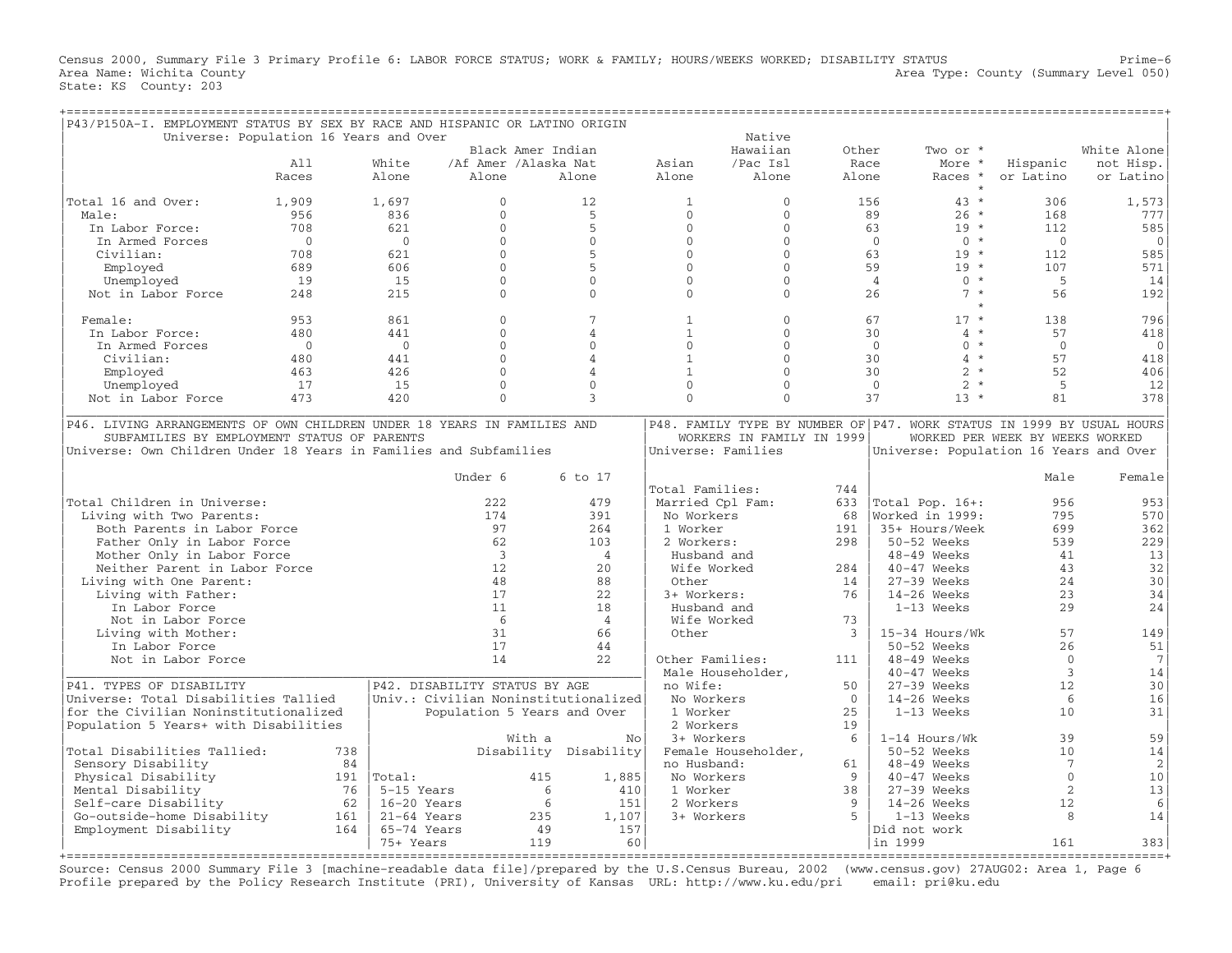| P50. OCCUPATION                             |                 |                                             |                 | P51. CLASS OF WORKER BY INDUSTRY       |                                   |
|---------------------------------------------|-----------------|---------------------------------------------|-----------------|----------------------------------------|-----------------------------------|
| Universe: Employed Civilians 16 and Over    |                 |                                             |                 | Universe: Employed Civilians 16 & Over |                                   |
| Total Employed Civilians 16 and Over:       | 1,152           |                                             |                 | Total Empl. Civilians 16+:             | 1,152                             |
| Management, Profess. & Related Occupations: |                 | 363 Transportation & Material Moving:       |                 | 99 All Industries except               |                                   |
| Management, Business, Financial Operations: |                 | 223 Supervisors, Transportation & Material  |                 | Agriculture, Forestry,                 |                                   |
| Management (except Farmers/Farm Managers)   |                 | 43 Moving Workers                           | $\bigcirc$      | Fishing, Hunting, Mining:              | 755                               |
| Farmers and Farm Managers                   |                 | 165 Aircraft & Traffic Control              | $\overline{0}$  | Private For-profit Wage                |                                   |
| Business & Financial Operations:            |                 | 15 Motor Vehicle Operators                  | 73              | & Salary workers:                      | 397                               |
| Business Operations Specialists             |                 | 5 Rail, Water & Other Transportation        | 0 <sup>1</sup>  | Employee of Private                    |                                   |
| Financial Specialists                       |                 | 10 Material Moving Workers                  | 26              | Company                                | 376                               |
|                                             |                 |                                             |                 | Self-employed in Own                   |                                   |
| Professional & Related Occupations:         |                 | 140 P49. INDUSTRY                           |                 | Incorporated Business                  | 21                                |
| Computer & Mathematical Occupations         |                 | 1 Universe: Employed Civilians 16 and Over  |                 | Private Not-for-profit                 |                                   |
| Architecture & Engineering Occupations:     | $\bigcirc$      |                                             |                 | Wage & Salary workers                  | 77                                |
| Architects, Surveyors, Cartographers,       |                 | Total Empl. Civilians 16 and Over:          | 1,152           | Local Government Workers               | 127                               |
| & Engineers                                 | $\Omega$        | Agriculture, Forestry, Fishing,             |                 | State Government Workers               | 40                                |
| Drafters, Engineering & Map Technicians     | 0 <sup>1</sup>  | Hunting & Mining:                           | 397             | Federal Govt Workers                   | 14                                |
| Life, Physical & Social Science Occupatns   | $\bigcirc$      | Agric, Forestry, Fishing, & Hunting         | 395             | Self-Employed in Own                   |                                   |
| Community & Social Services                 | 15 <sub>1</sub> | Mining                                      | 2               | Not Incorp. Business                   | 95                                |
| Legal Occupations                           | 3 <sup>1</sup>  |                                             |                 | Unpaid Family Workers                  | 5                                 |
| Education, Training & Library Occupations   | 82              | Construction                                | 68              |                                        |                                   |
| Arts, Design, Entertainment, Sports,        |                 | Manufacturing                               | 50 <sup>1</sup> | Agriculture, Forestry,                 |                                   |
| & Media Occupations                         |                 |                                             |                 | Fishing, Hunting, Mining:              | 397                               |
| Healthcare Practitioners & Technical Occ:   | 37 <sup>1</sup> | Wholesale Trade                             | 24              |                                        |                                   |
| Health Diagnosing, Treating Practitioners   |                 | Retail Trade                                | 99              | Agriculture, Forestry,                 |                                   |
| & Technical Occupations                     | 26              |                                             |                 | Fishing & Hunting:                     | 395                               |
| Health Technologists & Technicians          | 11 <sup>1</sup> |                                             |                 | Private For-profit Wage                |                                   |
|                                             |                 | Transportation, Warehousing<br>& Utilities: | 103             |                                        | 259                               |
| Service Occupations:                        | 138             | Transportation & Warehousing                | 88              | & Salary workers:                      |                                   |
|                                             | 251             | Utilities                                   | 15 <sup>1</sup> | Employee of Private                    | 214                               |
| Healthcare Support Occupations              | 15              |                                             |                 | Company                                |                                   |
| Protective Service Occupations:             |                 | Information                                 | 11              | Self-employed in Own                   |                                   |
| Fire Fighting, Prevention, & Law            | 11              |                                             |                 | Incorporated Business                  | 45                                |
| Enforcement Workers, inc Supervisors        | 4               |                                             |                 | Private Not-for-profit                 | $\mathbf 0$                       |
| Other Protective Services inc Supervisors   | 39              | Finance, Insurance, Real Estate,            | 45              | Wage & Salary workers                  |                                   |
| Food Preparation & Serving                  | 24              | Rental & Leasing:<br>Finance & Insurance    | 36              | Local Govt Workers                     | $\sqrt{2}$<br>$\mathsf{O}\xspace$ |
| Building & Grounds Cleaning & Maintenance   |                 |                                             | 9 <sup>1</sup>  | State Govt Workers                     | $\mathbf{0}$                      |
| Personal Care & Service                     | 35              | Real Estate & Rental & Leasing              |                 | Federal Govt Workers                   |                                   |
|                                             | 225             |                                             |                 | Self-Employed in Own                   | 110                               |
| Sales & Office Occupations:                 |                 | Professional, Scientific, Management,       |                 | Not Incorp. Business                   |                                   |
| Sales & Related Occupations                 | 87              | Administrative & Waste Management:          | 17 <sup>1</sup> | Unpaid Family Workers                  | 24                                |
| Office & Administrative Support             | 138             | Professional, Scientific & Tech Serv        | 13 <sup>1</sup> |                                        |                                   |
|                                             |                 | Management of Companies & Enterprises       | $\Omega$        | Mining:                                | $\overline{2}$                    |
| Farming, Fishing & Forestry                 | 165             | Admin, Support, Waste Management Serv       | 4               | Private For-profit Wage                |                                   |
|                                             |                 |                                             |                 | & Salary workers:                      | $\overline{2}$                    |
| Construction, Extraction & Maintenance Occ: | 103             | Educational, Health & Social Services:      | 214             | Employee-Private Comp                  | 2                                 |
| Construction & Extraction Occupations:      | 37 <sup>1</sup> | Educational Services                        | 127             | Self-employed in Own                   |                                   |
| Supervisors, Construction &                 |                 | Health Care & Social Assistance             | 87              | Incorporated Business                  | $\overline{0}$                    |
| Extraction Workers                          | $7\overline{ }$ |                                             |                 | Private Not-for-profit                 |                                   |
| Construction Trade Workers                  | 30 <sup>1</sup> | Arts, Entertainment, Recreation,            |                 | Wage & Salary workers                  | $\mathbf 0$                       |
| Extraction Workers                          | $\bigcap$       | Accommodation & Food Services:              | 331             | Local Govt Workers                     | $\circ$                           |
| Installation, Maintenance & Repair Occupat  | 66              | Arts, Entertainment & Recreation            | 2               | State Govt Workers                     | $\mathbf 0$                       |
|                                             |                 | Accommodation & Food Services               | 31              | Federal Govt Workers                   | $\mathbf 0$                       |
| Production, Transportation & Material       |                 |                                             |                 | Self-Employed in Own                   |                                   |
| Moving Occupations:                         | 158             | Other Services (except Public Admin.)       | 48              | Not Incorp. Business                   | $\mathbf 0$                       |
| Production Occupations                      | 59              | Public Administration                       | 43              | Unpaid Family Workers                  | $\mathbf{0}$                      |

+===================================================================================================================================================+ Source: Census 2000 Summary File 3 [machine−readable data file]/prepared by the U.S.Census Bureau, 2002 (www.census.gov) 27AUG02: Area 1, Page 7 Profile prepared by the Policy Research Institute (PRI), University of Kansas URL: http://www.ku.edu/pri email: pri@ku.edu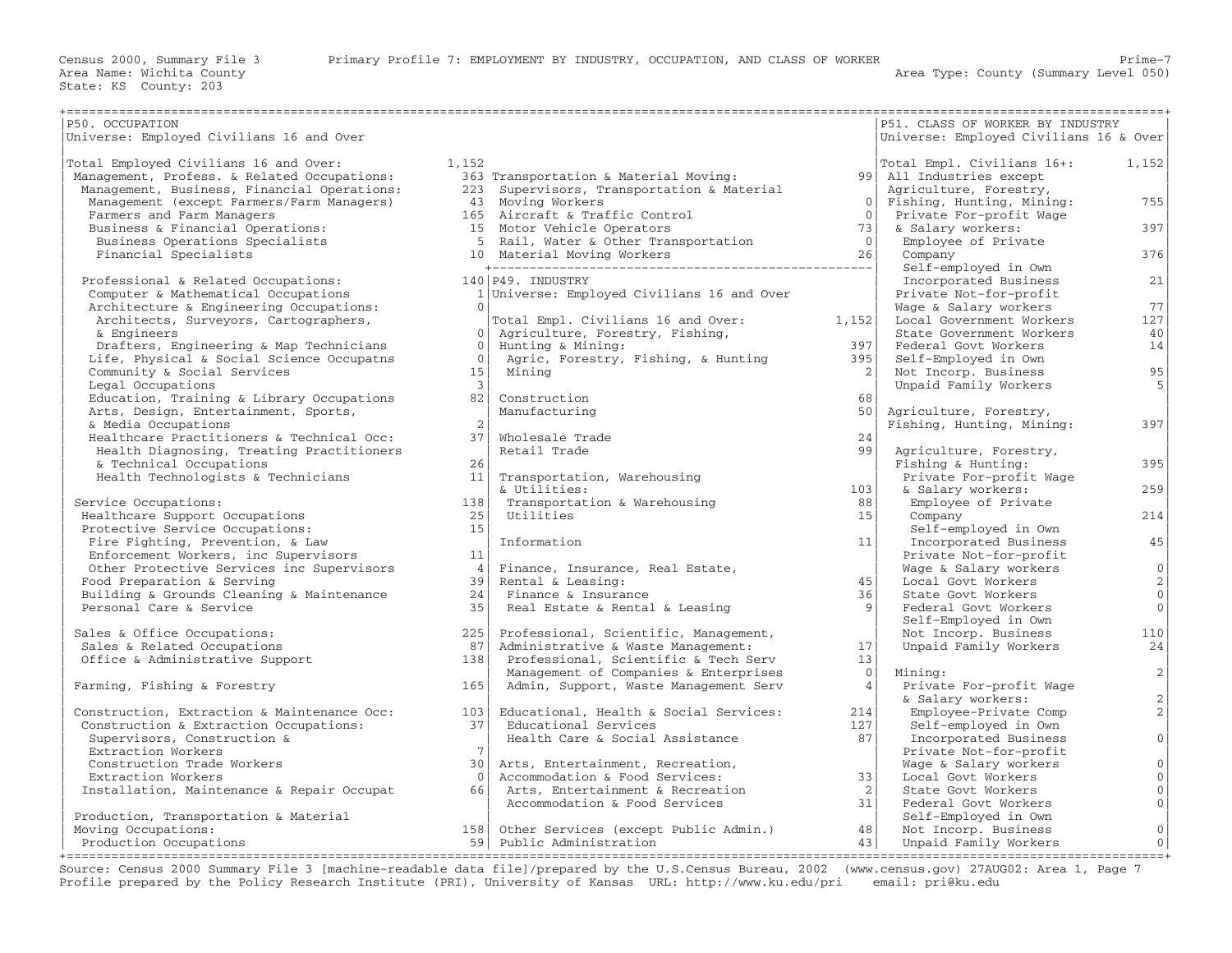Census 2000, Summary File 3 Primary Profile 8: PLACE OF WORK; TRAVEL TO WORK; VETERAN STATUS AND MILITARY SERVICE Prime−8 Area Name: Wichita County 1999 (Summary Level 050) Area Type: County (Summary Level 050)

|                                                                                                                                                                                                         |           | P30. MEANS OF TRANSPORTATION TO WORK                                                                                                                                                                                                                         |                | P39. ARMED FORCES STATUS/VETERAN STATUS BY AGE                                                                 |          |                          |
|---------------------------------------------------------------------------------------------------------------------------------------------------------------------------------------------------------|-----------|--------------------------------------------------------------------------------------------------------------------------------------------------------------------------------------------------------------------------------------------------------------|----------------|----------------------------------------------------------------------------------------------------------------|----------|--------------------------|
|                                                                                                                                                                                                         |           | Universe: Workers 16 Years and Over                                                                                                                                                                                                                          |                | Universe: Population 18 Years and Over                                                                         |          |                          |
| P26/P27/P28/P29. PLACE OF WORK<br>Universe: Workers 16 years and over<br>                                                                                                                               |           |                                                                                                                                                                                                                                                              |                |                                                                                                                |          |                          |
| Total Workers 16 and over: $1,136$                                                                                                                                                                      |           |                                                                                                                                                                                                                                                              |                |                                                                                                                | 18 to 64 | 65 and Over              |
|                                                                                                                                                                                                         |           | Total Workers 16 and over: 1,136                                                                                                                                                                                                                             |                |                                                                                                                |          |                          |
|                                                                                                                                                                                                         |           |                                                                                                                                                                                                                                                              |                |                                                                                                                |          |                          |
| Worked in State of Residence: 1,132<br>Worked in County of Residence 1994                                                                                                                               |           | Car, Truck, or Van: $983$ $983$                                                                                                                                                                                                                              |                | Total 18 and Over: 1,399                                                                                       |          | 410                      |
| Worked Outside County of Residence<br>Worked Outside County of Residence<br>Worked Outside State of Residence<br>138<br>Living is a verticular control of Residence<br>14                               |           | Drove Alone                                                                                                                                                                                                                                                  | 866            |                                                                                                                |          |                          |
|                                                                                                                                                                                                         |           | Carpooled                                                                                                                                                                                                                                                    | 117            | In Armed Forces<br>Civilian: 0<br>Veteran 1,399<br>Nonveteran 1,282                                            |          | $\overline{0}$           |
|                                                                                                                                                                                                         |           |                                                                                                                                                                                                                                                              |                |                                                                                                                |          | 410                      |
|                                                                                                                                                                                                         |           |                                                                                                                                                                                                                                                              |                |                                                                                                                |          | 103                      |
|                                                                                                                                                                                                         |           |                                                                                                                                                                                                                                                              |                |                                                                                                                |          |                          |
| Living in an MSA/PMSA: $0$                                                                                                                                                                              |           |                                                                                                                                                                                                                                                              |                |                                                                                                                |          | 307                      |
|                                                                                                                                                                                                         |           |                                                                                                                                                                                                                                                              |                |                                                                                                                |          |                          |
|                                                                                                                                                                                                         | $\Omega$  |                                                                                                                                                                                                                                                              |                |                                                                                                                |          |                          |
|                                                                                                                                                                                                         | $\Omega$  |                                                                                                                                                                                                                                                              |                | P40. PERIOD OF MILITARY SERVICE                                                                                |          |                          |
|                                                                                                                                                                                                         | $\Omega$  |                                                                                                                                                                                                                                                              |                | Universe: Civilian Veterans 18 Years and Over                                                                  |          |                          |
| Living in a Central City:<br>Worked in MSA/PMSA of Residence:<br>Central City<br>Remainder of this MSA/PMSA<br>Worked Outside MSA/PMSA of Residence:<br>Worked in a Different MSA/PMSA:<br>Central City | $\Omega$  | Public Transportation:<br>Bus or Trolley Bus<br>Streetcar or Trolley Car<br>(Público in Puerto Rico)<br>Subway or Elevated<br>Railroad<br>Ferryboat<br>Taxicab<br>Clevated<br>Clevated<br>Clevated<br>Clevated<br>Clevated<br>Clevated<br>Clevated<br>Clevat |                |                                                                                                                |          |                          |
|                                                                                                                                                                                                         | $\Omega$  |                                                                                                                                                                                                                                                              |                |                                                                                                                |          |                          |
|                                                                                                                                                                                                         |           |                                                                                                                                                                                                                                                              |                | Total Civilian Veterans 18 & Over:                                                                             |          | 220                      |
|                                                                                                                                                                                                         | $\Omega$  |                                                                                                                                                                                                                                                              |                |                                                                                                                |          |                          |
| Central City                                                                                                                                                                                            | $0-1$     |                                                                                                                                                                                                                                                              | $\overline{0}$ | August 1990 or Later                                                                                           |          |                          |
| Remainder of Different MSA/PMSA                                                                                                                                                                         | $\Omega$  |                                                                                                                                                                                                                                                              | $\bigcirc$     | (including Persian Gulf War):                                                                                  |          | 25                       |
| Worked Outside any MSA/PMSA                                                                                                                                                                             | $\Omega$  | Motorcycle<br>Bicycle<br>Walked<br>Other means                                                                                                                                                                                                               | 37             | Served in Vietnam Era                                                                                          |          | $\overline{\mathbf{3}}$  |
|                                                                                                                                                                                                         |           |                                                                                                                                                                                                                                                              | 12             | No Vietnam Era Service:<br>Jervou in victima 210<br>Jo Vietnam Era Service:<br>Served September 1980 or Later: |          | 22                       |
|                                                                                                                                                                                                         |           |                                                                                                                                                                                                                                                              |                |                                                                                                                |          |                          |
| Living in Remainder of an MSA/PMSA:<br>Worked in MSA/PMSA of Residence:<br>Cantural City                                                                                                                | $\Omega$  |                                                                                                                                                                                                                                                              |                |                                                                                                                |          | 22                       |
|                                                                                                                                                                                                         | $0-1$     | Worked at Home 94                                                                                                                                                                                                                                            |                | Served Under 2 Years                                                                                           |          | $\overline{9}$           |
| Central City                                                                                                                                                                                            | $\bigcap$ |                                                                                                                                                                                                                                                              |                |                                                                                                                |          | 13                       |
| Central City<br>Remainder of this MSA/PMSA<br>Worked Outside MSA/PMSA of Residence: 0<br>Worked in a Different MSA/PMSA: 0<br>0                                                                         |           |                                                                                                                                                                                                                                                              |                | served 2 or More Years<br>Served Prior to September 1980                                                       |          | $\overline{0}$           |
|                                                                                                                                                                                                         |           | P31. TRAVEL TIME TO WORK                                                                                                                                                                                                                                     |                |                                                                                                                |          |                          |
|                                                                                                                                                                                                         |           | Universe: Workers 16 Years and Over                                                                                                                                                                                                                          |                | May 1975-July 1990 Only:                                                                                       |          | 21                       |
|                                                                                                                                                                                                         | $\bigcap$ |                                                                                                                                                                                                                                                              |                | ay 1975-July 1990 Only:<br>September 1980-July 1990 Only:                                                      |          |                          |
| Central City                                                                                                                                                                                            |           |                                                                                                                                                                                                                                                              |                |                                                                                                                |          | 18                       |
| Remainder of Different MSA/PMSA 0                                                                                                                                                                       |           | Total Workers 16 and over: 1,136                                                                                                                                                                                                                             |                | Served Under 2 Years                                                                                           |          | $\overline{\mathbf{3}}$  |
| Worked Outside any MSA/PMSA                                                                                                                                                                             | $\bigcap$ |                                                                                                                                                                                                                                                              |                | Served 2 or More Years                                                                                         |          | 15                       |
|                                                                                                                                                                                                         |           | Did not Work at Home: 1,042                                                                                                                                                                                                                                  |                | Served 2 or More Years<br>Other May 1975-July 1990 Service                                                     |          | $\overline{\mathcal{E}}$ |
| Not Living in an MSA/PMSA:<br>Worked in an MSA/PMSA:<br>Central City<br>Remainder of MSA/PMSA 0<br>Worked Outside any MSA/PMSA 1,136                                                                    |           |                                                                                                                                                                                                                                                              |                |                                                                                                                |          |                          |
|                                                                                                                                                                                                         |           |                                                                                                                                                                                                                                                              | 259            | Vietnam Era, no Korean War,                                                                                    |          |                          |
|                                                                                                                                                                                                         |           | Less than 5 Minutes<br>5 to 9 Minutes                                                                                                                                                                                                                        | 260            | no World War II,                                                                                               |          |                          |
|                                                                                                                                                                                                         |           |                                                                                                                                                                                                                                                              |                |                                                                                                                |          |                          |
|                                                                                                                                                                                                         |           |                                                                                                                                                                                                                                                              | 173            | no August 1990 or Later                                                                                        |          | 55                       |
|                                                                                                                                                                                                         |           |                                                                                                                                                                                                                                                              |                | Vietnam Era and Korean War,                                                                                    |          |                          |
|                                                                                                                                                                                                         |           |                                                                                                                                                                                                                                                              |                | no World War II,                                                                                               |          |                          |
|                                                                                                                                                                                                         |           |                                                                                                                                                                                                                                                              |                | no August 1990 or Later                                                                                        |          | $\overline{0}$           |
| Worked Unusian 1912<br>Living in a Place:<br>Worked in Place of Residence 435<br>Worked Outside Place of Residence 263<br>138<br>138<br>138                                                             |           | 200<br>10 to 14 Minutes<br>15 to 19 Minutes<br>20 to 24 Minutes<br>25 to 29 Minutes<br>30<br>30 to 34 Minutes<br>36 to 39 Minutes<br>35 to 39 Minutes<br>40 to 44 Minutes<br>45 to 59 Minutes<br>60 to 89 Minutes<br>90 Minutes or More<br>2                 |                | Vietnam Era, Korean War,                                                                                       |          |                          |
|                                                                                                                                                                                                         |           |                                                                                                                                                                                                                                                              |                | and World War II,                                                                                              |          |                          |
|                                                                                                                                                                                                         |           |                                                                                                                                                                                                                                                              |                |                                                                                                                |          | $\overline{0}$           |
|                                                                                                                                                                                                         |           |                                                                                                                                                                                                                                                              |                | no August 1990 or Later                                                                                        |          |                          |
|                                                                                                                                                                                                         |           |                                                                                                                                                                                                                                                              |                |                                                                                                                |          |                          |
| Living in 12 Selected States:<br>CT/ME/MA/MI/MN/NH/NJ/NY/PA/RI/VT/WI<br>Worked in MCD of Residence 0<br>Worked Outside MCD of Residence 0<br>Not Living in the 12 Selected States 1,136                 |           |                                                                                                                                                                                                                                                              |                | February 1955-July 1964 Only                                                                                   |          | 26                       |
|                                                                                                                                                                                                         |           | 60 to 89 Minutes                                                                                                                                                                                                                                             |                |                                                                                                                |          |                          |
|                                                                                                                                                                                                         |           |                                                                                                                                                                                                                                                              |                | Korean War, no Vietnam Era,                                                                                    |          |                          |
|                                                                                                                                                                                                         |           |                                                                                                                                                                                                                                                              |                | no World War II                                                                                                |          | 35                       |
|                                                                                                                                                                                                         |           |                                                                                                                                                                                                                                                              |                | Korean War and World War II,                                                                                   |          |                          |
|                                                                                                                                                                                                         |           | Mean Travel Time: 13.0 minutes                                                                                                                                                                                                                               |                |                                                                                                                |          |                          |
|                                                                                                                                                                                                         |           |                                                                                                                                                                                                                                                              |                | no Vietnam Era                                                                                                 |          | $\Omega$                 |
|                                                                                                                                                                                                         |           | Worked at Home                                                                                                                                                                                                                                               | 94             |                                                                                                                |          |                          |
|                                                                                                                                                                                                         |           |                                                                                                                                                                                                                                                              |                | World War II, no Korean War,                                                                                   |          |                          |
|                                                                                                                                                                                                         |           |                                                                                                                                                                                                                                                              |                | no Vietnam Era                                                                                                 |          | 58                       |
|                                                                                                                                                                                                         |           |                                                                                                                                                                                                                                                              |                |                                                                                                                |          |                          |
|                                                                                                                                                                                                         |           |                                                                                                                                                                                                                                                              |                | Other Service Only                                                                                             |          | $\mathbf{0}$             |
|                                                                                                                                                                                                         |           |                                                                                                                                                                                                                                                              |                |                                                                                                                |          |                          |
|                                                                                                                                                                                                         |           |                                                                                                                                                                                                                                                              |                |                                                                                                                |          |                          |
|                                                                                                                                                                                                         |           |                                                                                                                                                                                                                                                              |                |                                                                                                                |          |                          |

+===================================================================================================================================================+ Source: Census 2000 Summary File 3 [machine−readable data file]/prepared by the U.S.Census Bureau, 2002 (www.census.gov) 27AUG02: Area 1, Page 8 Profile prepared by the Policy Research Institute (PRI), University of Kansas URL: http://www.ku.edu/pri email: pri@ku.edu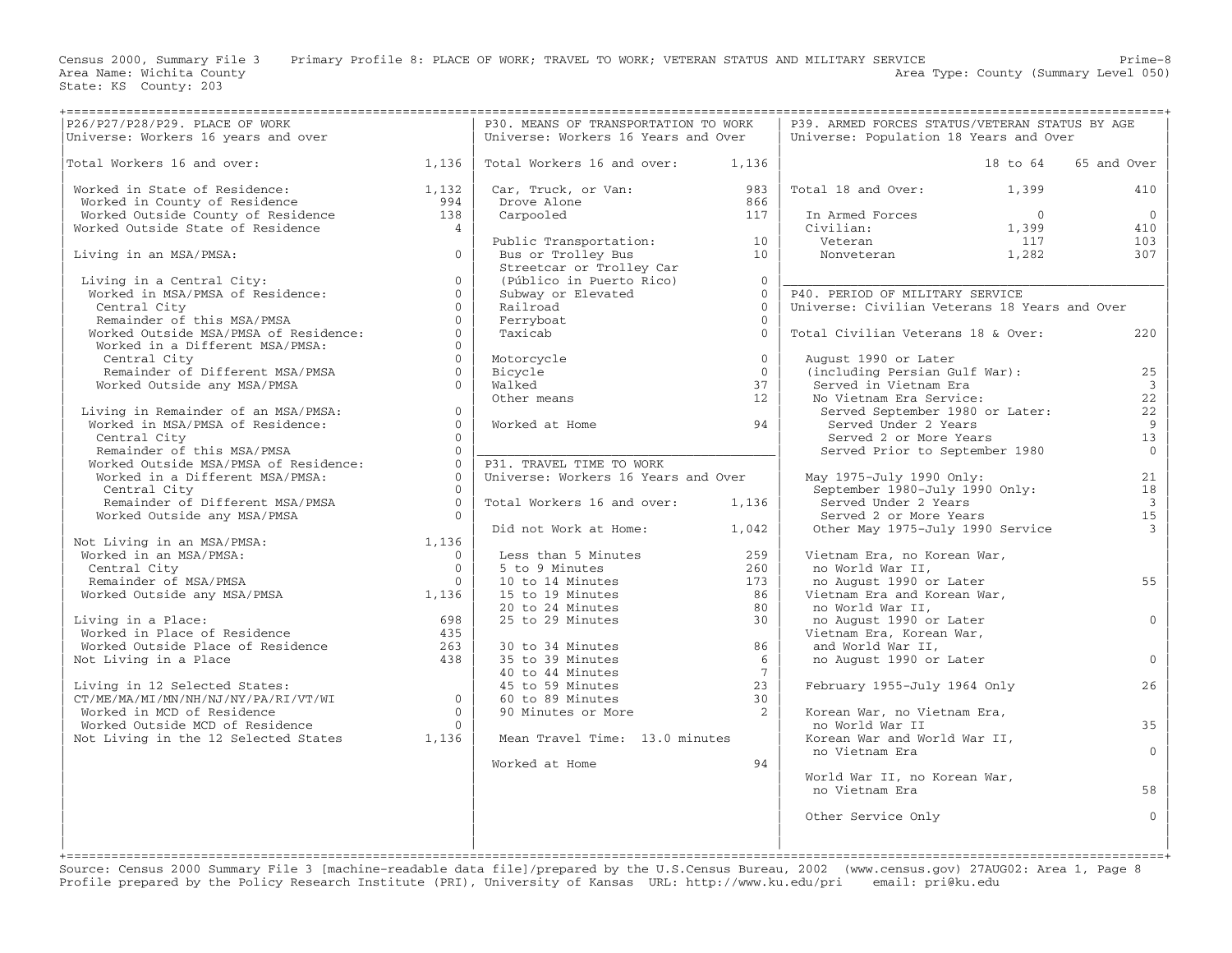Census 2000, Summary File 3 Primary Profile 9: HOUSEHOLD, FAMILY AND PER CAPITA INCOME IN 1999 BY RACE & HISP/LATINO Prime−9 Area Name: Wichita County **Area Type: County Area Type: County (Summary Level 050)** State: KS County: 203

| P52/P53/P54/P151A-I/P152A-I/P153A-I. HOUSEHOLD INCOME IN 1999 BY RACE AND HISPANIC/LATINO ORIGIN OF HOUSEHOLDER                                  |          |          |                      |                      |              |              |                |                           |                            |                 |                |
|--------------------------------------------------------------------------------------------------------------------------------------------------|----------|----------|----------------------|----------------------|--------------|--------------|----------------|---------------------------|----------------------------|-----------------|----------------|
| Universe: Households                                                                                                                             |          |          |                      |                      |              |              |                |                           |                            |                 |                |
|                                                                                                                                                  |          |          |                      | Black Amer Indian    |              |              | Nat Hawaiian   | Other                     | Two or *                   |                 | White Alone    |
|                                                                                                                                                  | A11      | White    |                      | /Af Amer /Alaska Nat |              | Asian        | /Pac Isl       | Race                      | More *                     | Hispanic        | not Hisp.      |
|                                                                                                                                                  | Races    | Alone    | Alone                | Alone                |              | Alone        | Alone          | Alone                     | Races *                    | or Latino       | or Latino      |
| Total Households:                                                                                                                                | 976      | 883      | $\Omega$             | 9                    |              | $\Omega$     | $\Omega$       | 64                        | $20 *$                     | 144             | 819            |
| Less than $$10,000$                                                                                                                              | 89       | 84       | $\mathbf 0$          | $\mathbf 0$          |              | $\mathbf 0$  | $\mathbf{0}$   | 5                         | $0 *$                      | 20              | 69             |
| $$10,000 - $14,999$                                                                                                                              | 78       | 69       | $\Omega$             | $\mathbf{0}$         |              | $\Omega$     | $\Omega$       | 8                         | $1 *$                      | 16              | 62             |
| $$15,000 - $19,999$                                                                                                                              | 96       | 87       | $\Omega$             | $\Omega$             |              | $\Omega$     | $\Omega$       | 9                         | $0 *$                      | 17              | 79             |
| $$20,000 - $24,999$                                                                                                                              | 78       | 65       | $\mathbf{0}$         | $\Omega$             |              | $\mathbf{0}$ | $\mathbf{0}$   | 6                         | $7 *$                      | 17              | 61             |
| $$25,000 - $29,999$                                                                                                                              | 68       | 61       | $\Omega$             | $\Omega$             |              | $\Omega$     | $\Omega$       | $\overline{7}$            | $0 *$                      | 14              | 54             |
| $$30,000 - $34,999$                                                                                                                              | 95       | 78       | $\Omega$             | $\Delta$             |              | $\Omega$     | $\Omega$       | 11                        | $2 *$                      | 18              | 73             |
| $$35,000 - $39,999$                                                                                                                              | 57       | 52       | $\mathbf{0}$         | 3                    |              | $\Omega$     | $\Omega$       | $\overline{2}$            | $0 *$                      | $\overline{4}$  | 50             |
| $$40,000 - $44,999$                                                                                                                              | 61       | 57       | $\Omega$             | $\Omega$             |              | $\Omega$     | $\Omega$       | 4                         | $\Omega$<br>$\star$        | $7\phantom{.0}$ | 54             |
| $$45,000 - $49,999$                                                                                                                              | 73       | 68       | $\mathbf{0}$         | $\mathbf 0$          |              | $\mathbf{0}$ | $\mathbf{0}$   | 5                         | $\mathbf{0}$<br>$\star$    | 14              | 59             |
| $$50,000 - $59,999$                                                                                                                              | 65       | 63       | $\mathbf{0}$         | 2                    |              | $\Omega$     | $\mathbf{0}$   | $\mathbf{0}$              | $0 *$                      | $\mathbf{0}$    | 63             |
|                                                                                                                                                  | 86       | 77       | $\Omega$             | $\Omega$             |              | $\Omega$     | $\Omega$       | 3                         | $\star$<br>б.              | 11              | 75             |
| $$60,000 - $74,999$                                                                                                                              |          |          |                      |                      |              |              |                |                           |                            |                 |                |
| $$75,000 - $99,999$                                                                                                                              | 69       | 63       | $\mathbf{0}$         | $\Omega$             |              | $\Omega$     | $\mathbf{0}$   | 2                         | 4<br>$\star$               | $\overline{4}$  | 61             |
| $$100,000 - $124,999$                                                                                                                            | 26       | 26       | $\Omega$             | $\mathbf{0}$         |              | $\mathbf{0}$ | $\mathbf{0}$   | $\mathbf{0}$              | $\Omega$                   | $\Omega$        | 26             |
| $$125,000 - $149,999$                                                                                                                            | 16       | 16       | $\Omega$             | $\Omega$             |              | $\Omega$     | $\Omega$       | $\Omega$                  | $\Omega$<br>$\star$        | $\Omega$        | 16             |
| $$150,000 - $199,999$                                                                                                                            | 8        | 8        | $\Omega$             | $\mathbf{0}$         |              | $\mathbf{0}$ | $\mathbf{0}$   | $\mathbf{0}$              | $\Omega$<br>$\star$        | $\Omega$        | 8              |
| \$200,000 or more                                                                                                                                | 11       | 9        | $\Omega$             | $\Omega$             |              | $\Omega$     | $\Omega$       | 2                         | $\star$<br>$\Omega$        | $\overline{a}$  | 9              |
|                                                                                                                                                  |          |          |                      |                      |              |              |                |                           |                            |                 |                |
| Median                                                                                                                                           | \$33,462 | \$34,740 | \$0                  | \$37,917             |              | \$0\$        | \$0            | \$28,500                  | $$46,250*$                 | \$26,667        | \$37,054       |
| Mean                                                                                                                                             | \$42,425 | \$42,954 |                      | \$39,544             |              |              |                | \$34,230                  | $$46,555*$                 | \$31,478        | \$44,217       |
|                                                                                                                                                  |          |          |                      |                      |              |              |                |                           |                            |                 |                |
| P76-82/P154A-I/P155A-I/P156A-I/P157A-I. FAMILY AND NONFAMILY INCOME IN 1999 BY RACE OF HOUSEHOLDER; PER CAPITA INCOME IN 1999 BY INDIVIDUAL RACE |          |          |                      |                      |              |              |                |                           |                            |                 |                |
| Three Universes: Families, Nonfamily Households, All Persons                                                                                     |          |          |                      |                      |              |              |                |                           |                            |                 |                |
|                                                                                                                                                  |          |          |                      |                      |              |              |                |                           |                            |                 |                |
|                                                                                                                                                  |          |          |                      |                      |              |              |                |                           |                            |                 |                |
|                                                                                                                                                  |          |          |                      | Black Amer Indian    |              | Nat Hawaiian | Other          | Two or *                  |                            | White Alone     |                |
|                                                                                                                                                  | A11      | White    | /Af Amer /Alaska Nat |                      | Asian        | /Pac Isl     | Race           |                           | More * Hispanic            | not Hisp.       | Nonfamily      |
|                                                                                                                                                  | Races    | Alone    | Alone                | Alone                | Alone        | Alone        | Alone          |                           | Races * or Latino          | or Latino       | Households     |
| Total Families:                                                                                                                                  | 744      | 662      | $\mathbf 0$          | 9                    | $\mathbf{0}$ | $\circ$      | 53             | $20 *$                    | 120                        | 611             | 232            |
| Less than $$10,000$                                                                                                                              | 50       | 48       | $\Omega$             | $\Omega$             | $\Omega$     | $\Omega$     | 2              | $0 *$                     | 8                          | 42              | 39             |
| $$10,000 - $14,999$                                                                                                                              | 34       | 25       | $\mathbf{0}$         | $\mathbf 0$          | $\mathbf 0$  | $\mathbf 0$  | 8              | $1 *$                     | 14                         | 20              | 44             |
| $$15,000 - $19,999$                                                                                                                              | 52       | 47       | $\mathbf{0}$         | $\mathbf{0}$         | $\mathbf{0}$ | $\mathbf{0}$ | 5              | $0 *$                     | 13                         | 39              | 48             |
| $$20,000 - $24,999$                                                                                                                              | 61       | 50       | $\Omega$             | $\Omega$             | $\Omega$     | $\Omega$     | $\overline{4}$ | $7 *$                     | 15                         | 46              | 24             |
| $$25,000 - $29,999$                                                                                                                              | 52       | 45       | $\mathbf{0}$         | $\Omega$             | $\mathbf{0}$ | $\mathbf{0}$ | 7              | $\overline{0}$<br>$\star$ | 14                         | 38              | 16             |
| $$30,000 - $34,999$                                                                                                                              | 74       | 59       | $\Omega$             | $\overline{4}$       | $\mathbf{0}$ | $\mathbf{0}$ | 9              | $2 *$                     | 14                         | 56              | 17             |
| $$35,000 - $39,999$                                                                                                                              | 37       | 32       | $\Omega$             | 3                    | $\Omega$     | $\Omega$     | $\overline{2}$ | $\Omega$<br>$\star$       | $\overline{4}$             | 30              | 15             |
| $$40,000 - $44,999$                                                                                                                              | 57       | 53       | $\mathbf{0}$         | $\Omega$             | $\mathbf{0}$ | $\mathbf{0}$ | $\overline{4}$ | $\mathbf{0}$<br>$\star$   | 7                          | 50              | 7              |
| $$45,000 - $49,999$                                                                                                                              | 60       | 55       | $\Omega$             | $\Omega$             | $\Omega$     | $\Omega$     | 5              | $\Omega$<br>$\star$       | 14                         | 46              | 11             |
| $$50,000 - $59,999$                                                                                                                              | 66       | 64       | $\Omega$             | 2                    | $\Omega$     | 0            | $\Omega$       | $\Omega$                  | $\overline{0}$<br>$\star$  | 64              | $\mathbf 0$    |
|                                                                                                                                                  | 79       | 70       | $\Omega$             | $\Omega$             | $\Omega$     | $\mathbf{0}$ | 3              | $\star$<br>6              | 11                         | 68              |                |
| $$60,000 - $74,999$                                                                                                                              |          |          | $\Omega$             | $\Omega$             | $\Omega$     | $\Omega$     |                | 4                         | $^\star$<br>$\overline{4}$ |                 | $\sqrt{4}$     |
| $$75,000 - $99,999$                                                                                                                              | 65       | 59       |                      |                      |              |              | $\overline{2}$ |                           | $\star$                    | 57              | $\mathfrak{Z}$ |
| $$100,000 - $124,999$                                                                                                                            | 24       | 24       | $\Omega$             | $\mathbf{0}$         | $\mathbf{0}$ | 0            | $\Omega$       | 0                         | $\mathbf{0}$<br>$^\star$   | 24              | $\overline{2}$ |
| $$125,000 - $149,999$                                                                                                                            | 14       | 14       | $\Omega$             | $\Omega$             | $\Omega$     | $\mathbf{0}$ | $\Omega$       | $\Omega$                  | $\Omega$<br>$\star$        | 14              | $\overline{c}$ |
| $$150,000 - $199,999$                                                                                                                            | 8        | 8        | $\mathbf{0}$         | $\mathbf{0}$         | $\mathbf{0}$ | $\mathbf{0}$ | $\Omega$       | $\Omega$                  | $\mathbf 0$                | 8               | $\mathbf{0}$   |
| \$200,000 or more                                                                                                                                | 11       | 9        | $\Omega$             | $\Omega$             | $\Omega$     | $\mathbf{0}$ | $\overline{2}$ | $\star$<br>$\Omega$       | $\overline{c}$             | 9               | $\Omega$       |
|                                                                                                                                                  |          |          |                      |                      |              |              |                |                           |                            |                 |                |
| Family Median                                                                                                                                    | \$41,034 | \$42,500 | \$0                  | \$37,917             | \$0          | \$0          | \$30,179       | $$46,250$ *               | \$29,091                   | \$43,565        | N/A            |
| Family Mean                                                                                                                                      | \$47,822 | N/A      | N/A                  | N/A                  | N/A          | N/A          | N/A            | $N/A$ *                   | N/A                        | N/A             | N/A            |
|                                                                                                                                                  |          |          |                      |                      |              |              |                |                           | $\star$                    |                 |                |
| NonFamily Median                                                                                                                                 | N/A      | \$18,795 | \$0                  | \$0                  | \$0          | \$0          | \$16,563       | $$0*$                     | \$10,000                   | \$19,327        | \$18,661       |
| NonFamily Mean                                                                                                                                   | N/A      | N/A      | N/A                  | N/A                  | N/A          | N/A          | N/A            | $N/A$ *                   | N/A                        | N/A             | \$23,669       |
| Per Capita-All Pers                                                                                                                              | \$16,720 | \$18,088 | \$0                  | \$12,489             | \$0          | \$0          | \$7,353        | $$10,032$ *               | \$8,691                    | \$18,738        | N/A            |

+===================================================================================================================================================+ Source: Census 2000 Summary File 3 [machine−readable data file]/prepared by the U.S.Census Bureau, 2002 (www.census.gov) 27AUG02: Area 1, Page 9 Profile prepared by the Policy Research Institute (PRI), University of Kansas URL: http://www.ku.edu/pri email: pri@ku.edu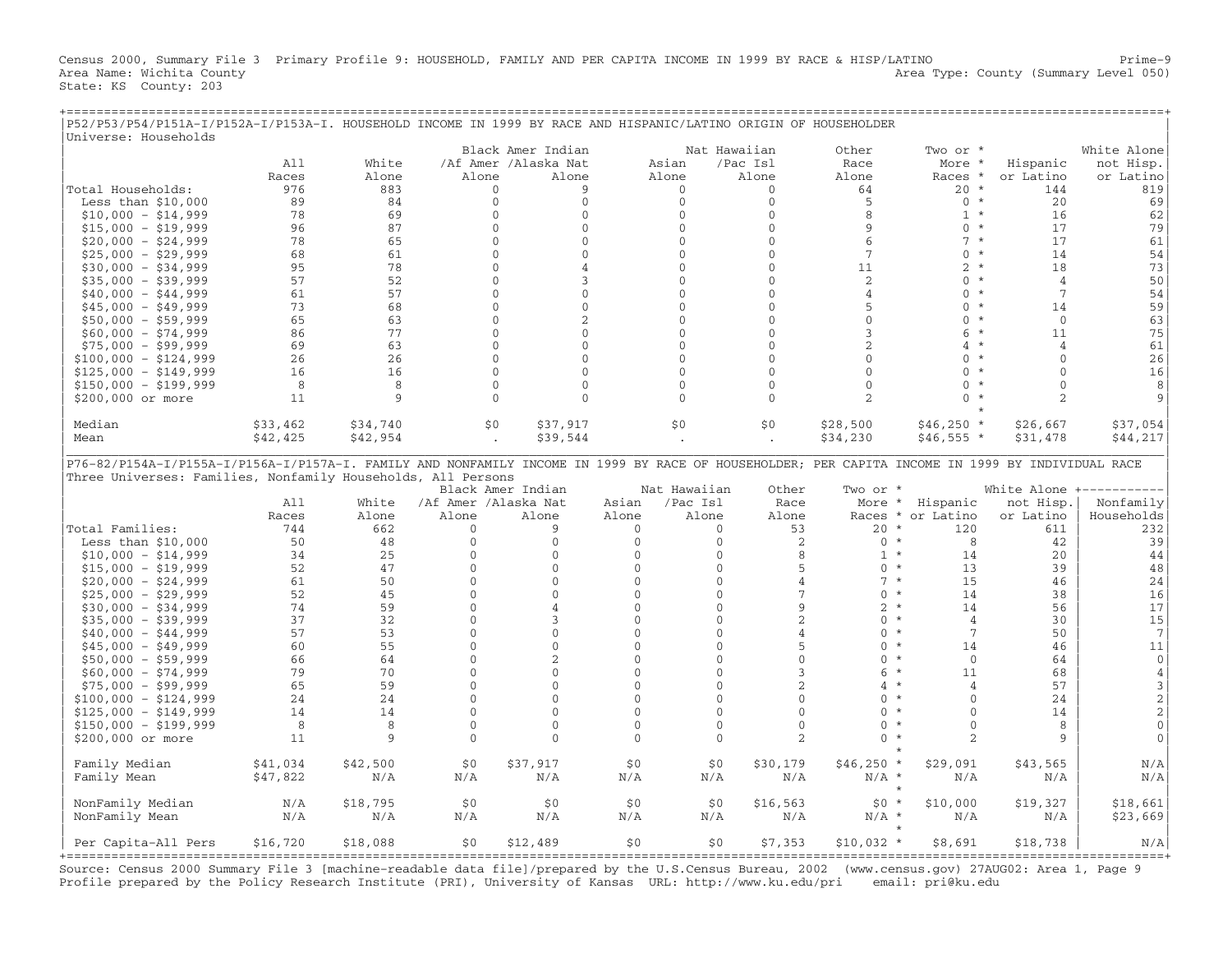Census 2000, Summary File 3 Primary Profile 10: SOURCE OF INCOME, EARNINGS; POVERTY STATUS OF PERSONS BY RACE/HISPANIC Prime−10<br>Area Name: Wichita County 1evel 050) Area Type: County (Summary Level 050) State: KS County: 203

| P58-P75. SOURCE OF HOUSEHOLD INCOME IN 1999<br>Nine Universes: Households with Income from |                                                   | P85/PCT47. MEDIAN EARNINGS IN 1999<br>Univ.: Population 16 and Over with Earnings |                                                                                        |                      |                 |                              | PCT50. RATIO OF INCOME IN 1999 TO POVERTY LEVEL BY AGE<br>Univ: Population for Whom Poverty Status is Determined |                                                 |                            |                           |                                                   |
|--------------------------------------------------------------------------------------------|---------------------------------------------------|-----------------------------------------------------------------------------------|----------------------------------------------------------------------------------------|----------------------|-----------------|------------------------------|------------------------------------------------------------------------------------------------------------------|-------------------------------------------------|----------------------------|---------------------------|---------------------------------------------------|
|                                                                                            | Each Specified Source<br>Households               | Mean                                                                              |                                                                                        | Worked Full-time     |                 | -Median Earnings in 1999-    |                                                                                                                  |                                                 | Under 5                    | 5 to 11                   | 12 to 17                                          |
|                                                                                            | with<br>Source                                    | from<br>Source                                                                    |                                                                                        | Year-round           |                 | Total                        |                                                                                                                  | Total Universe:<br>Under 0.50                   | 206<br>26                  | 262<br>31                 | 254<br>24                                         |
| Earnings                                                                                   | 805                                               | \$38,877                                                                          | Both Sexes:<br>Male                                                                    | \$24,894<br>\$27,523 |                 | \$19,646<br>\$24,583         |                                                                                                                  | $0.50 - 0.74$<br>$0.75 - 0.99$                  | 9<br>25                    | 9<br>29                   | 13<br>6                                           |
| Wages or Salary                                                                            | 703                                               | \$33,828                                                                          | Female                                                                                 | \$18,807             |                 | \$11,369                     |                                                                                                                  | $1.00 - 1.24$<br>$1.25 - 1.49$                  | 15<br>19                   | 39<br>- 9                 | 34<br>11                                          |
| Self Employment                                                                            | 301                                               | \$24,966                                                                          | P88. RATIO OF INCOME IN 1999 TO POVERTY LEVEL<br>Universe: Population for Whom Poverty |                      |                 |                              |                                                                                                                  | $1.50 - 1.74$<br>$1.75 - 1.84$<br>$1.85 - 1.99$ | 18<br>6<br>9               | 31<br>9<br>$\overline{4}$ | 17<br>18<br>$\mathbf{0}$                          |
| Interest, Dividends,                                                                       |                                                   |                                                                                   |                                                                                        | Status is Determined |                 | Cumulative                   |                                                                                                                  | $2.00$ & over                                   | 79                         | 101                       | 131                                               |
| or Net Rental                                                                              | 406                                               | \$10,058                                                                          |                                                                                        |                      | Persons         | Percent                      |                                                                                                                  |                                                 | 18 to 44                   |                           | 45 to 64 65 and Over                              |
| Social Security                                                                            | 271                                               | \$12,549                                                                          | Total Universe:<br>Under 0.50                                                          |                      | 2,506<br>191    | 100.0%<br>7.6%               |                                                                                                                  | Total Universe:                                 | 857                        | 542                       | 385                                               |
| Supplemental<br>Security (SSI)                                                             | 20                                                | \$4,825                                                                           | $0.50 - 0.74$<br>$0.75 - 0.99$                                                         |                      | 59<br>121       | 10.0%<br>14.8%               |                                                                                                                  | Under 0.50<br>$0.50 - 0.74$                     | 83<br>23                   | 22<br>2                   | 5<br>$\overline{3}$                               |
| Public Assistance                                                                          | 26                                                | \$4,115                                                                           | $1.00 - 1.24$<br>$1.25 - 1.49$                                                         |                      | 190<br>109      | 22.4%<br>26.7%               |                                                                                                                  | $0.75 - 0.99$<br>$1.00 - 1.24$                  | 38<br>69                   | 13<br>18                  | 10<br>15                                          |
| Retirement                                                                                 | 92                                                | \$12,479                                                                          | $1.50 - 1.74$<br>$1.75 - 1.84$<br>$1.85 - 1.99$                                        |                      | 182<br>83<br>76 | 34.0%<br>37.3%<br>40.3%      |                                                                                                                  | $1.25 - 1.49$<br>$1.50 - 1.74$<br>$1.75 - 1.84$ | 50<br>78<br>29             | 6<br>15<br>7              | 14<br>23<br>14                                    |
| Other Types                                                                                | 123                                               | \$10,362                                                                          | $2.00$ & over                                                                          |                      | 1,495           | 100.0%                       |                                                                                                                  | $1.85 - 1.99$<br>$2.00$ & over                  | 31<br>456                  | 14<br>445                 | 18<br>283                                         |
| P87/P159A-I. POVERTY STATUS IN 1999 BY AGE BY RACE AND HISPANIC OR LATINO ORIGIN           |                                                   |                                                                                   |                                                                                        |                      |                 |                              |                                                                                                                  |                                                 |                            |                           |                                                   |
| Universe: Population for Whom Poverty Status is Determined                                 |                                                   |                                                                                   |                                                                                        |                      |                 | $---$ Black/African $---$    |                                                                                                                  | -- American Indian/--                           |                            |                           |                                                   |
|                                                                                            | $----$ All Races $----$<br>Below                  | Above                                                                             | $---$ White Alone $---$<br>Below                                                       | Above                |                 | American Alone<br>Below      | Above                                                                                                            | Alaska Native Alone<br>Below                    | Above                      | Below                     | $---$ Asian Alone $---$<br>Above                  |
| Total Universe:<br>Under 5 Years                                                           | 371<br>60                                         | 2,135<br>146                                                                      | 275<br>36                                                                              | 1,881<br>124         |                 | $\mathbf{0}$<br>$\Omega$     | $\mathbf{0}$<br>$\Omega$                                                                                         | 3<br>$\Omega$                                   | 16<br>$\mathbf{3}$         | $\Omega$<br>$\cap$        | $\Omega$                                          |
| 5 Years                                                                                    | -5<br>64                                          | 15<br>178                                                                         | 2<br>47                                                                                | 10<br>138            |                 | $\mathbf{0}$<br>$\Omega$     | $\mathbf{O}$<br>$\mathsf{O}\xspace$                                                                              | $\mathbf{0}$<br>$\mathbf 0$                     | $\Omega$<br>$\overline{4}$ | $\Omega$<br>$\Omega$      | $\mathbf{0}$<br>$\Omega$                          |
| 6 to 11 Years<br>12 to 17 Years                                                            | 43                                                | 211                                                                               | 34                                                                                     | 174                  |                 | $\Omega$                     | $\Omega$<br>$\mathbf 0$                                                                                          | $\Omega$                                        | $\Omega$                   | $\Omega$<br>$\cap$        | $\Omega$                                          |
| 18 to 64 Years<br>65 to 74 Years                                                           | 181<br>9                                          | 1,218<br>197                                                                      | 139<br>8                                                                               | 1,081<br>184         |                 | $\mathbf{O}$<br>$\mathbf{0}$ | $\mathbf{0}$                                                                                                     | $\mathbf{3}$<br>$\mathbf{0}$                    | 5<br>$\overline{4}$        | $\Omega$                  | $\mathbf{1}$<br>$\mathbf{0}$                      |
| 75 Years & Over                                                                            | 9                                                 | 170                                                                               | 9                                                                                      | 170                  |                 | $\Omega$                     | $\Omega$                                                                                                         | $\Omega$                                        | $\Omega$                   | $\Omega$                  | $\Omega$                                          |
|                                                                                            | Native Hawaiian & Other<br>Pacific Islander Alone |                                                                                   | -- Other Race Alone --                                                                 |                      |                 | -- Two or More Races --      |                                                                                                                  | * - Hispanic or Latino -                        |                            |                           | $---$ White Alone $---$<br>not Hispanic or Latino |
|                                                                                            | Below                                             | Above                                                                             | Below                                                                                  | Above                |                 | Below                        | Above                                                                                                            | $\star$<br>Below                                | Above                      | Below                     | Above                                             |
| Total Universe:<br>Under 5 Years                                                           | $\Omega$<br>$\Omega$                              | $\mathbf{0}$<br>$\mathbf{0}$                                                      | 77<br>10                                                                               | 177<br>17            |                 | 16<br>14                     | 60<br>2                                                                                                          | $\star$<br>145<br>$\star$<br>32                 | 325<br>29                  | 222<br>28                 | 1,766<br>112                                      |
| 5 Years<br>6 to 11 Years                                                                   | $\Omega$<br>$\mathbf{0}$                          | $\mathbf{0}$<br>$\mathbf 0$                                                       | $\overline{3}$<br>17                                                                   | - 5<br>26            |                 | $\overline{0}$<br>$\circ$    | $\mathbf{0}$<br>10                                                                                               | $\star$<br>$\overline{4}$<br>$\star$<br>23      | - 5<br>42                  | $\overline{1}$<br>41      | 10<br>128                                         |
| 12 to 17 Years<br>18 to 64 Years                                                           | $\Omega$<br>$\Omega$                              | $\Omega$<br>$\mathbf 0$                                                           | -9<br>37                                                                               | 2.0<br>100           |                 | $\Omega$<br>2                | 17<br>31                                                                                                         | $\;\;\star$<br>16<br>$\star$<br>66              | 28<br>196                  | 27<br>111                 | 168<br>1,010                                      |
| 65 to 74 Years<br>75 Years & Over<br>+ = = = = = = = = = = = = = = =                       | $\Omega$<br>$\Omega$                              | $\mathsf{O}\xspace$<br>$\Omega$                                                   | $\mathbf{1}$<br>$\mathbf{0}$                                                           | 9<br>$\Omega$        |                 | $\Omega$<br>$\Omega$         | $\Omega$<br>$\Omega$                                                                                             | $\star$<br>$\overline{2}$<br>$\star$<br>2       | 23<br>2                    | 7<br>7                    | 170<br>168                                        |

Source: Census 2000 Summary File 3 [machine−readable data file]/prepared by the U.S.Census Bureau, 2002 (www.census.gov) 27AUG02: Area 1, Page 10 Profile prepared by the Policy Research Institute (PRI), University of Kansas URL: http://www.ku.edu/pri email: pri@ku.edu